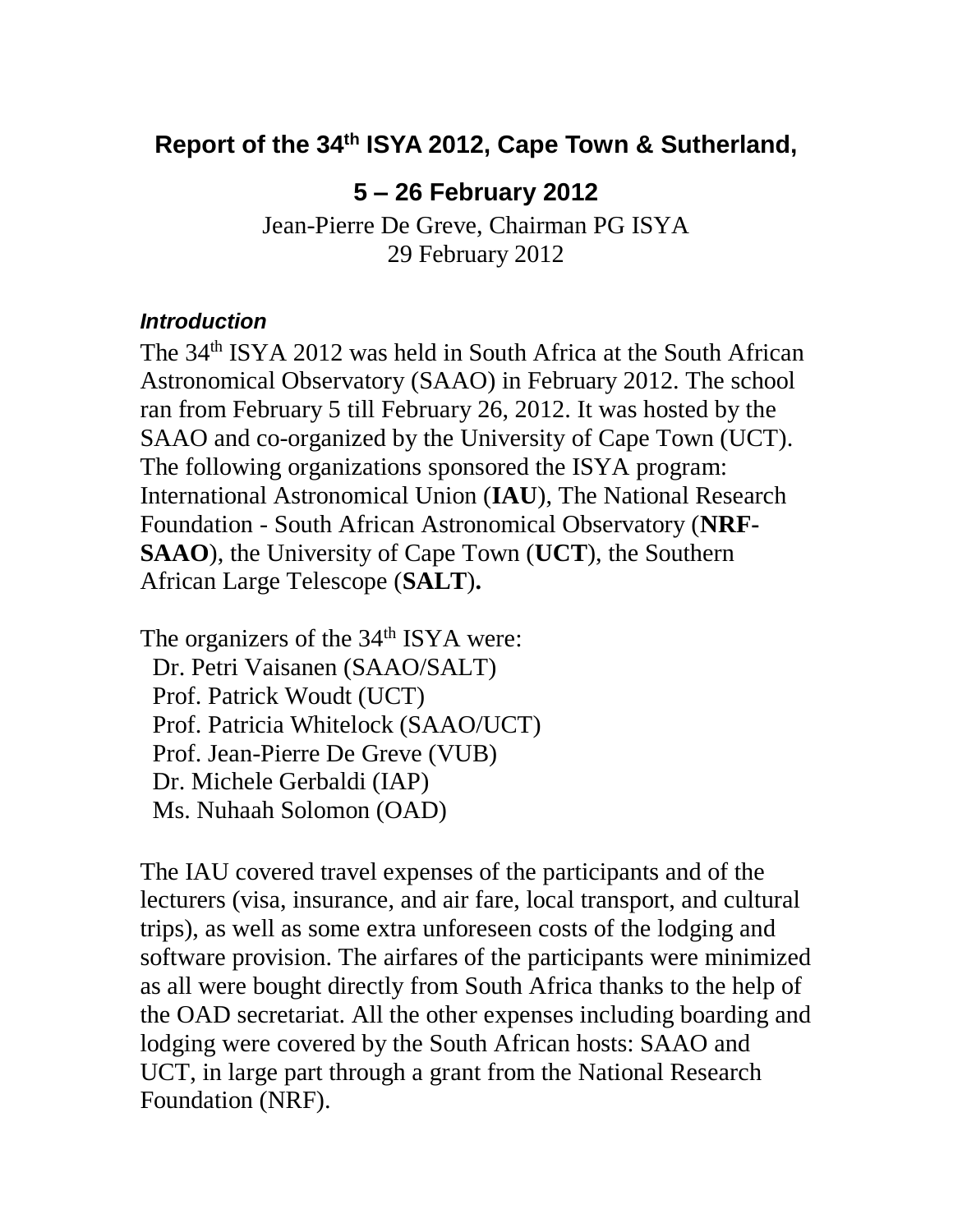## *1. Location and theme*

The South African Astronomical Observatory (SAAO), home of the 11-m Southern African Large Telescope (SALT), is the premier optical and infrared astronomy facility in Africa and plays a leading role in the promotion of astronomy in the continent.

The school was hosted at the prestigious University of Cape Town (UCT), and at SAAO, and part of it was conducted at the SAAO/SALT observatory site at Sutherland, 400km from Cape Town, in the Karoo semi-desert. Lecturers from UCT, SAAO and from abroad were invited to lecture during the school on a range of topics in active astronomical fields.

The overall theme of the school was *"Observational astronomy in the optical and infrared"*, involving both lectures and observational work in teams. The goal was to give students ideas of modern research projects and to show them which technical expertise is needed to plan, propose for, obtain, reduce and analyse modern astronomical data.

## *2. Students*

Out of 83 candidates, 32 were selected for participation. Three of them withdraw, and three additional candidates were selected. One of the selected students declined at the last moment. The final number of participants is 31. In total there were 18 students from 6 African countries (Ethiopia, Kenya, Nigeria, Tanzania, Uganda and Zambia). 2 students were presently studying in South African universities, but are from Namibia and France, and 11 students were South African.

The gender distribution was 29% female, 71% male. The list of students is attached (*Annex 1*).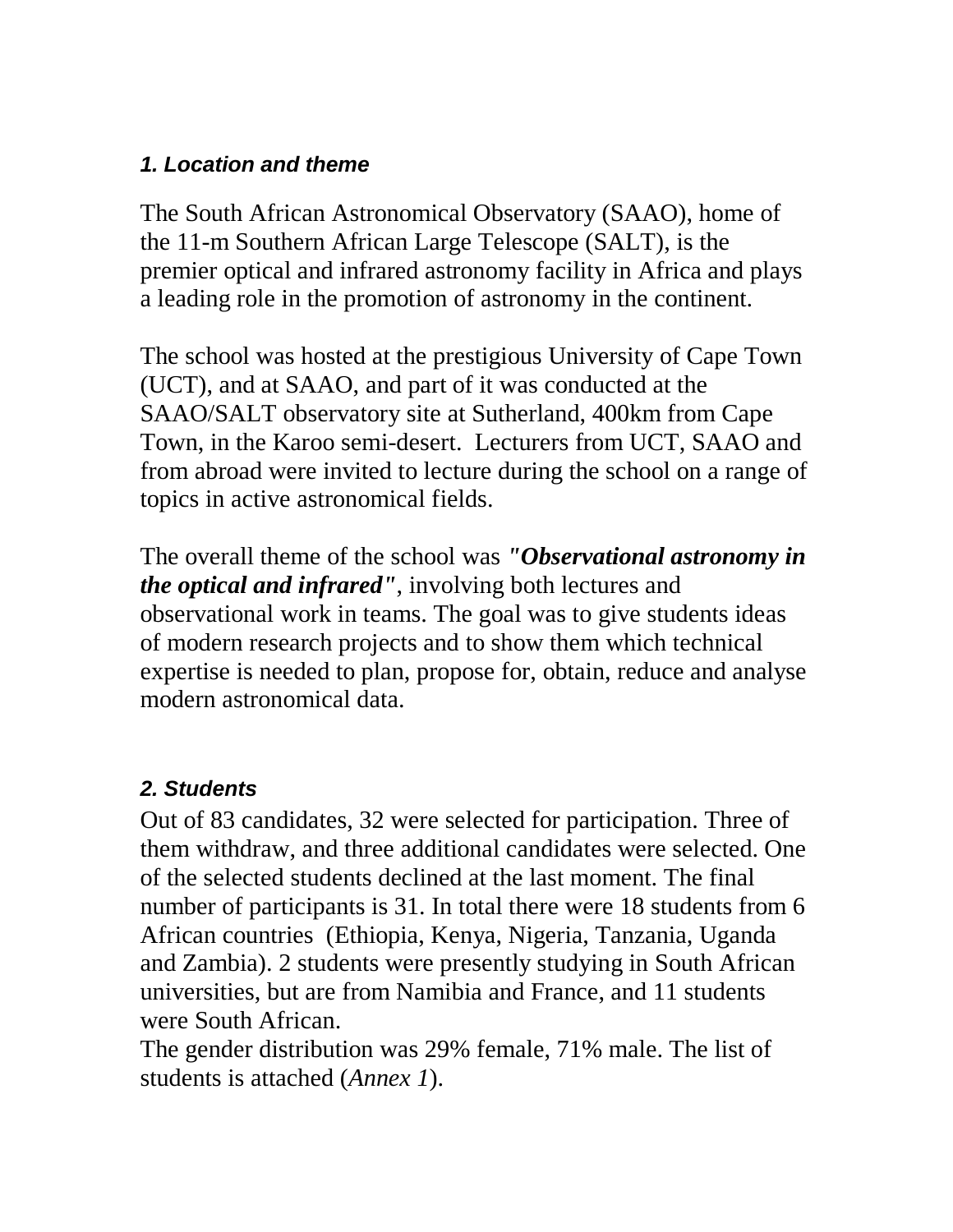## *3. Arrivals and departures*

Students and lecturers were met at the airport, and transport was arranged to bring them to the River View Lodge in Observatory District, within walking distance from the SAAO. A welcome reception with barbecue was organized on Sunday evening, 5 February, at the SAAO auditorium, where participants could also register.

## *4. Opening ceremony of the ISYA.*

The Opening Ceremony was held at UCT on Monday, February 6 at 9 am. The participants were welcomed by Professor Anton Le Roex, Dean of Science of UCT, and by Prof. Patricia Whitelock, Director SAAO. Prof. Michele Gerbaldi addressed the participants on behalf of the ISYA.

# *5. Program*

The overall program is given Annex 3.

# 5.1. Lectures:

The topics covered were:

- Solar system science

 - Galactic astronomy: physical characterization of the stars, emission line stars, binary systems, evolution of close binary systems

- Origin and evolution of galaxies
- Cosmology
- Modern telescopes, instrumentation and observing techniques

The list of lecturers is given in Annex 2. In total, there were 16 lecturers scheduled from 5 countries.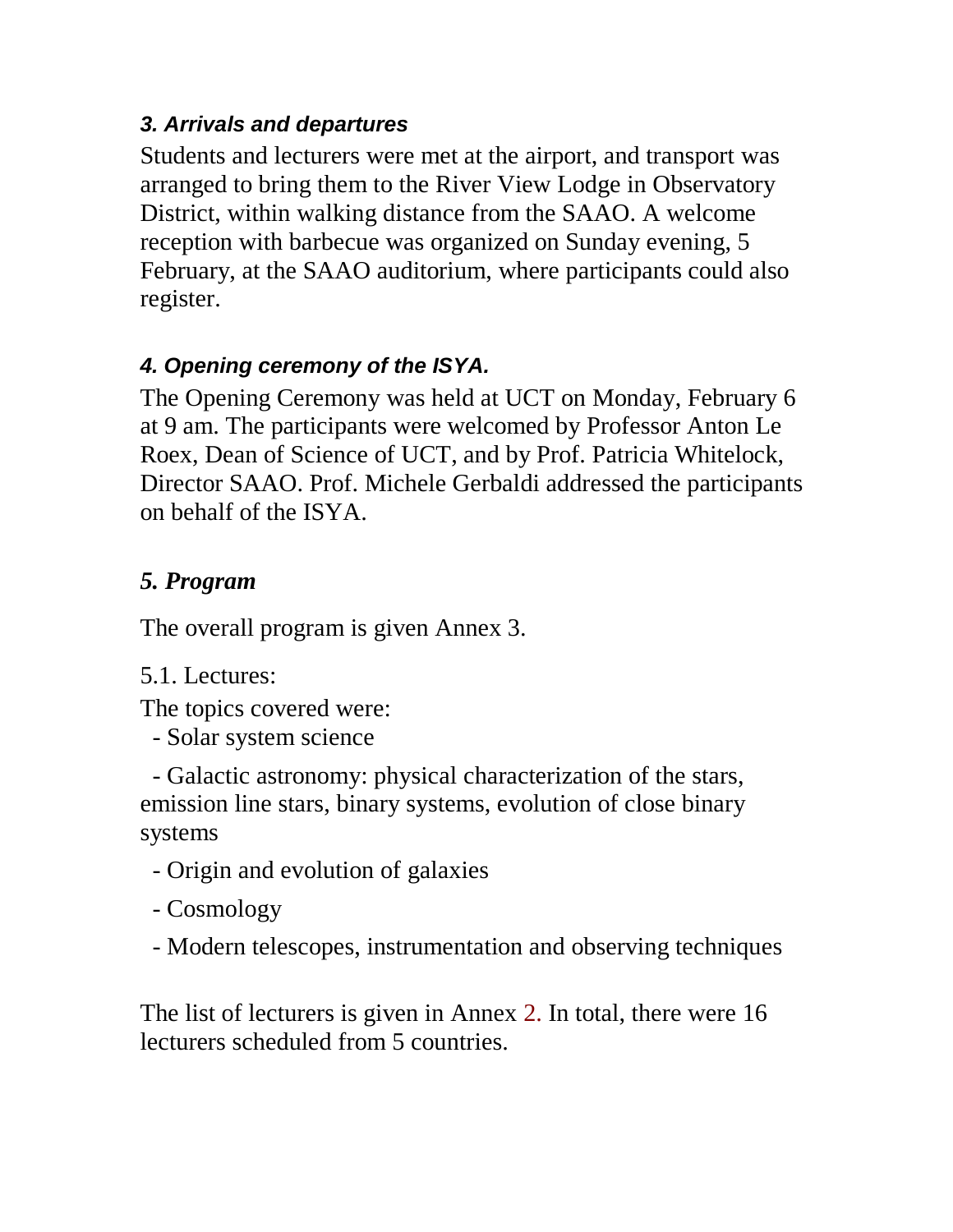5.2. The schedule of the program with the topics is attached (*Annex 3*). Lectures started at 9:00 am and finished at 12:30, the practical sessions in the afternoon ended at 6:30 pm. There were two teaching slots in the morning, and two in the afternoon, each separated by a coffee/tea break of 30 minutes. The lunch break lasted from 12:30 till 14:00. At the Sutherland observatory the time-table was made compatible with night observations lasting till 4:00 am.

## 5.3. Student presentations:

Several slots were reserved for student presentations. There were two different types of presentations: individual student presentations for which students could sign up in specific time slots, and group presentations of the observational project and the obtained result. The list is of the projects is given in Annex 4. The lecturers agreed that the presentations were well prepared and of high quality.

5.4. Observational training and data reduction:

Students received lectures on both theoretical and practical aspects of telescopic observations as well as background to prepare the observational projects. The observational projects were assigned by the lecturers. (*Annex 4*)

The observations were conducted by tutors, PhD students and postdocs at SAAO and UCT, (*Annex 2*) and astronomers.

In the week from 15 to 21 February, the students could observe each night from 8:00 pm till 4:00 am on one of the four telescopes, depending of the chosen project:

1.9m (Radcliffe) Telescope, 1.0 m (Elizabeth) Telescope, 0.75 m Telescope and the IRSF - Infrared Survey Facility- a joint Japanese/South African project. These telescopes were equipped with instruments for photometry and spectroscopy.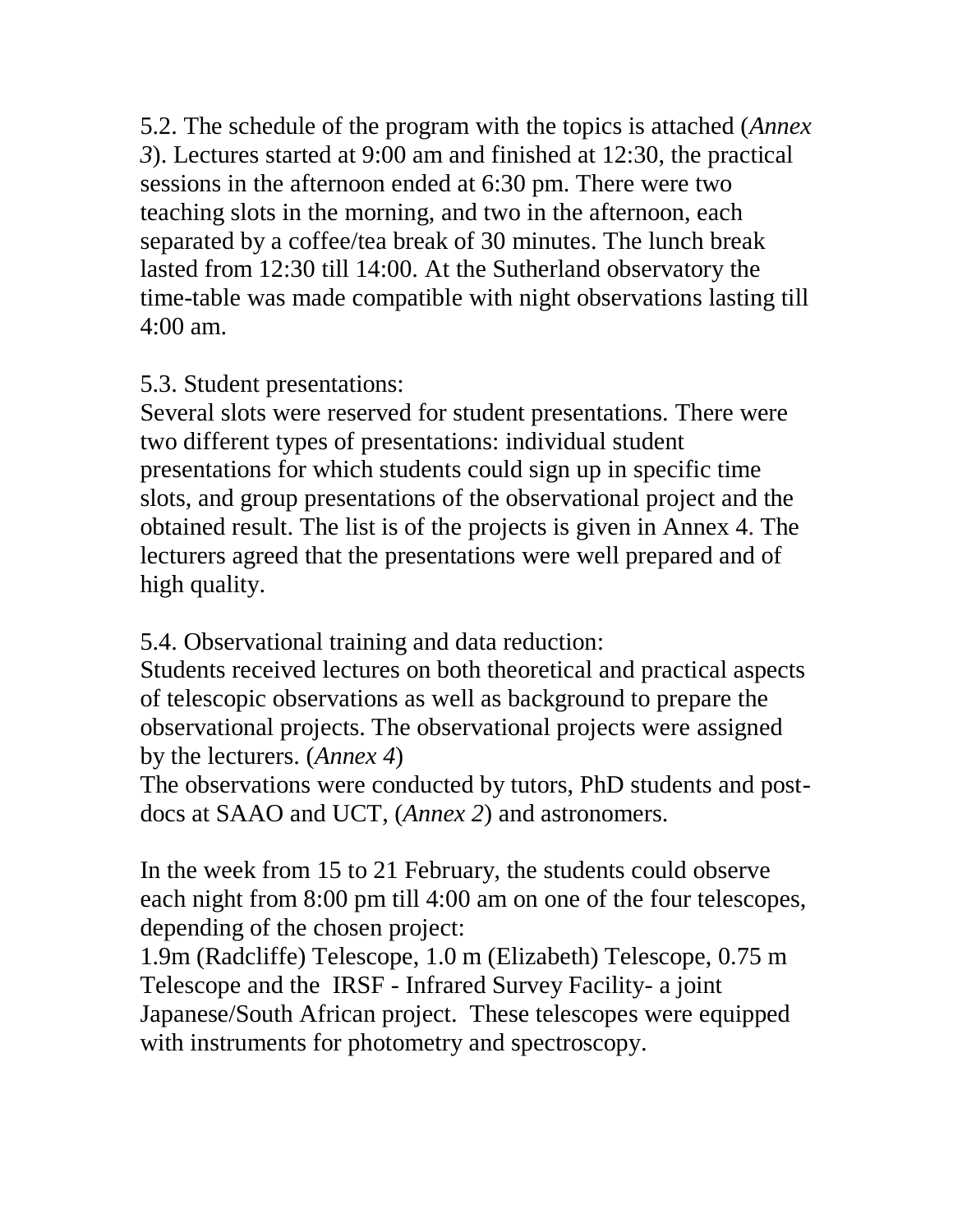Michel Dennefeld, lecturer, obtained observations confirming that the possible supernova PSN J23255963-8154333 is indeed a supernova and hence, can be designated as SN 2012ah. His confirmation was possible thanks to assisting observations from several SAAO observers and 13 ISYA students. The resulting IAU circular 3028 is given in Annex 5.

Data reductions were done using IRAF package under the guidance of the tutors. During the first week at SAAO, basic instruction on this package had been given to the students, as well as on Linux system, when necessary. A laptop computer was made available for each pair of students by the SAAO IT department.

5.5. A special seminar was given on 2 topics related to scientific careers:

- Career development (Kartik Sheth, NRAO, USA)

- How to write and publish a research paper, and Applying for a position and writing projects (J.P. De Greve, Brussels, Belgium)

## *6. Social program*

Schedule *February 9, Thursday* 19:00-21:00 Picnic dinner at the beach *February 11, Saturday* 13:30-19:00 Excursion around Cape Town *February12, Sunday* 09:00 – 19:00 Excursion whole day to Cape Point *February 24, Friday* 19:00 – 22:00 Dinner and dance at Marco's

## *7. Closing*

At the end of the ISYA, students filled in a 2 page evaluation sheet. The results of that inquiry are found in *Annex 6*. In the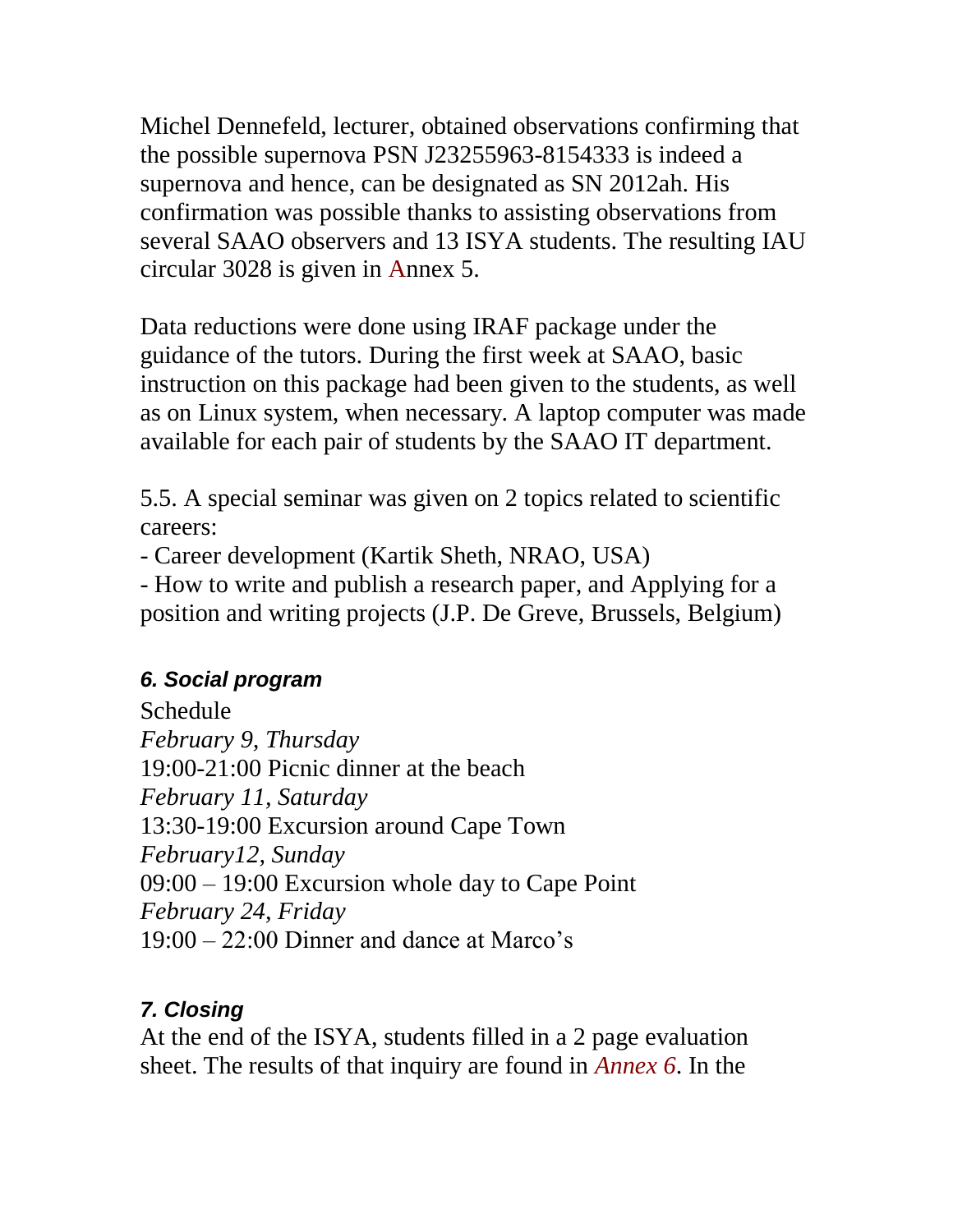following closing ceremony, the students received their certificate witnessing their participation in the ISYA2012.

A DVD was prepared and given to the participants: one DVD per university represented by the students containing a virtual Linux Ubuntu machine with all the software used during the school, as well as other astronomical software, resources, lectures, etc. The evaluation of the ISYA 2012 is overwhelmingly positive. An overview arranged per item is given below, as well as a synthesis of the critical comments for future improvement.

# *8. Evaluation by the students*

*The statistics of the query are given in Annex 6.*

*General:* The website information and the application handling were considered as good.

*Lectures:* Lectures were not disapproved for their usefulness, but were not unanimously considered as the most useful ingredient of the ISYA, although under 'observations training' the balance with observations/data reduction was considered just right. This is probably due to the dominant part that observations took in the program (for the first time). There is also a difference in appreciation of the two lecture rooms, one at Cape Town (OK), and the other at Sutherland (less OK, see also under written comments).

We asked the students for their most favourite lecture. Here's the result:

 The lectures of Amanda Gulbis (solar system) (3x mentioned in the enquiries)

- Kevins' outreach workshop
- Lectures by Michele Gerbaldi
- $-$  Spectroscopy lectures and data reduction  $(4x)$
- Cosmology by Roy Maartens
- $-$  Galaxy evolution  $(2x)$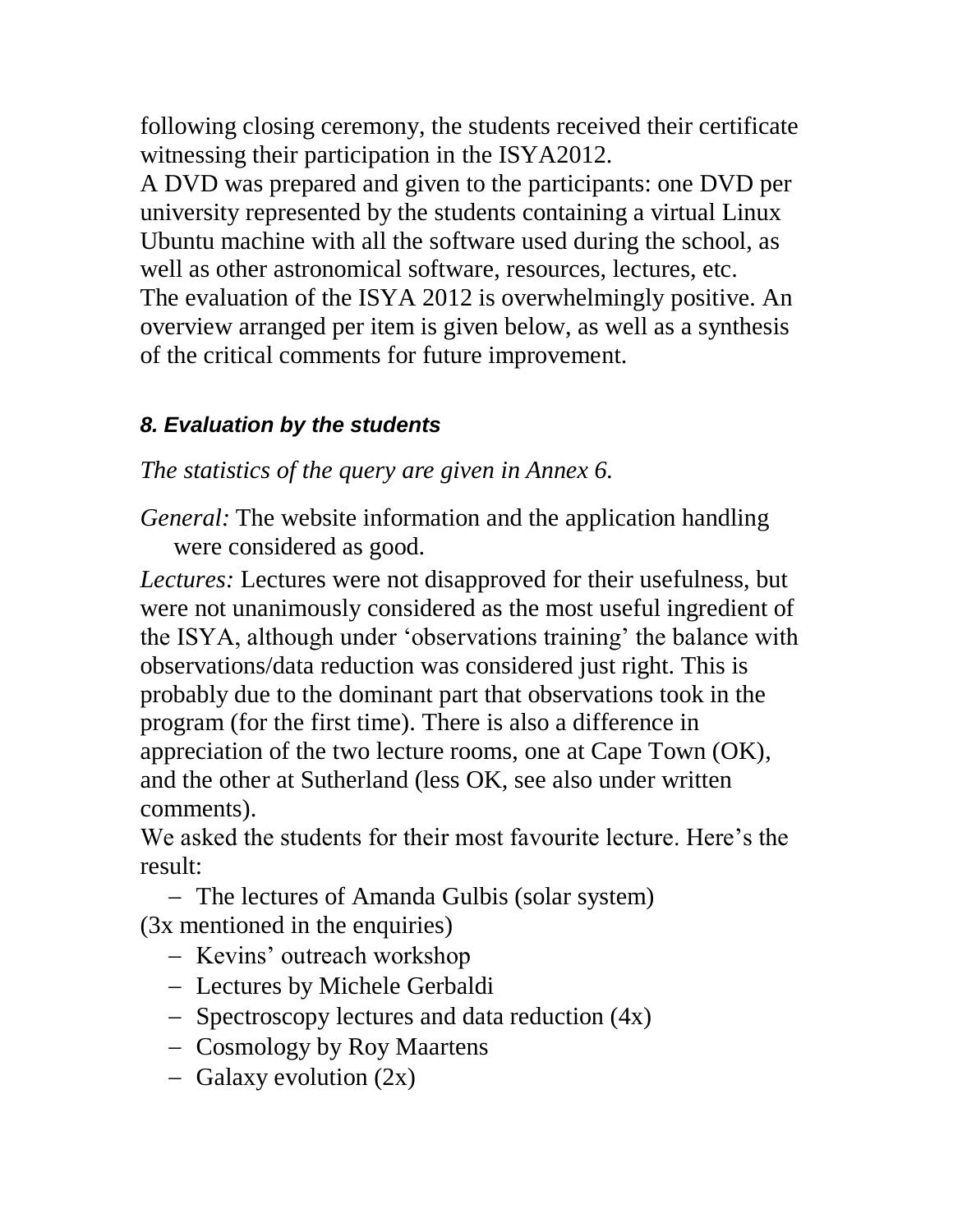- Lectures by Claude  $(2x)$
- Kartik Sheth (lecture 12)
- $-$  David Gilbank  $(3x)$
- The Binary Star Evolution (3x)
- Lecture by Kartik how to be an astronomer
- Scientific writing
- Into the solar system
- Writing CV  $&$  papers  $&$  proposals  $(3x)$
- Virtual Observations

*Observation training:* Some improvements possible (see comments). Very good contact with the supervisors.

*Presentation exercise:* Student presentations were found to be well organized and interesting, with enough time. Its usefulness was considered neutral (13/31 scores of 3 on the scale of 1-5).

*Accommodation:* The appreciation for the meals at Cape Town was very high, the appreciation for the breakfast somewhat less, and the rooms were evaluated lower than the breakfast, but still on the positive side. Students found Cape Town and Sutherland good places to hold the ISYA.

*Cultural tours and leisure:* Cultural tours and leisure were also evaluated as good. As one could expect, the closing dinner at Marco's received the highest score.

*The future:* Students had an overall positive impression from this ISYA, from which they benefitted significantly. They specifically found that it helped them developing an international network, and gave them a broader view on the research done in astronomy, thus encouraging them to strengthen their research aspirations in astronomy.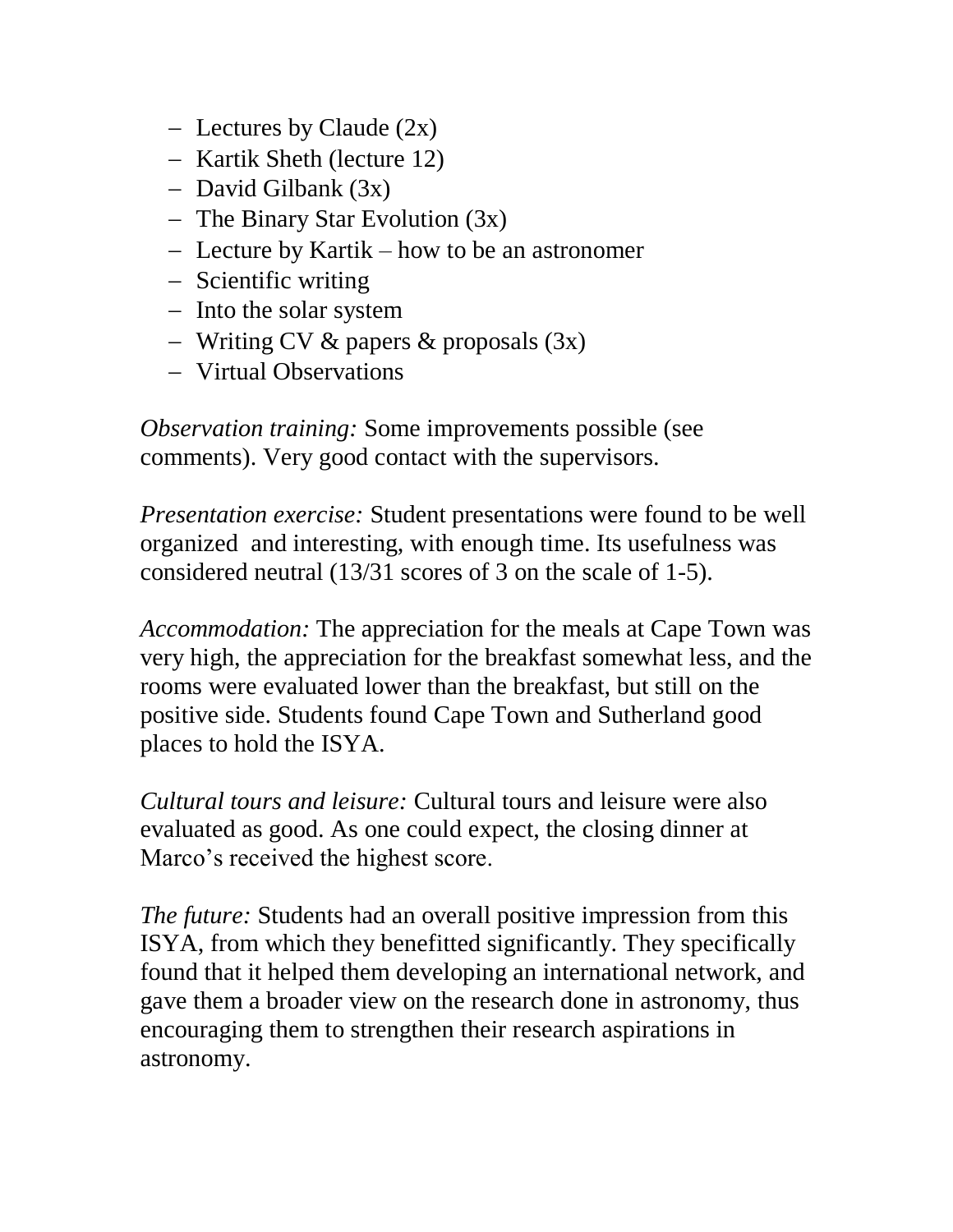## **Synthesis of individual comments:**

Comments on the lectures:

- Prof Roy Martins explained cosmological terms in easier ways.
- There were very interesting material in most of the lectures. It might have been useful to have short presentation on reading material hand-in on the observational project before going up to Sutherland.
- For NASSP students some of the exercises/lectures were redundant so it might have been good to provide higher level exercises for those who are/were in NASSP.
- It would have liked more time for data reduction and advanced programming. The level of the lectures were too low for people who already had some astronomy experience.
- My interest is the study of A9N and the ISYA actually provided me with insights that I will use immediately in my work.
- Only getting a final version on the day of arrival was a bit frustrating. Dates listed on website (second announcement, issue of program, etc ) did not match the dates when these things occurred.
- The lecturers tended to stick together think it would be nice if they socialised more with the students during meals and coffee breaks.

Comments on observation training:

- Observing and data reductions was the best part of ISYA2012. I feel I have learned a lot and have gained a lot of skills.
- It would have been nice to have more advanced courses in data reduction.
- The principle of data reduction should be well prepared so that the hosting students should not dominate the process.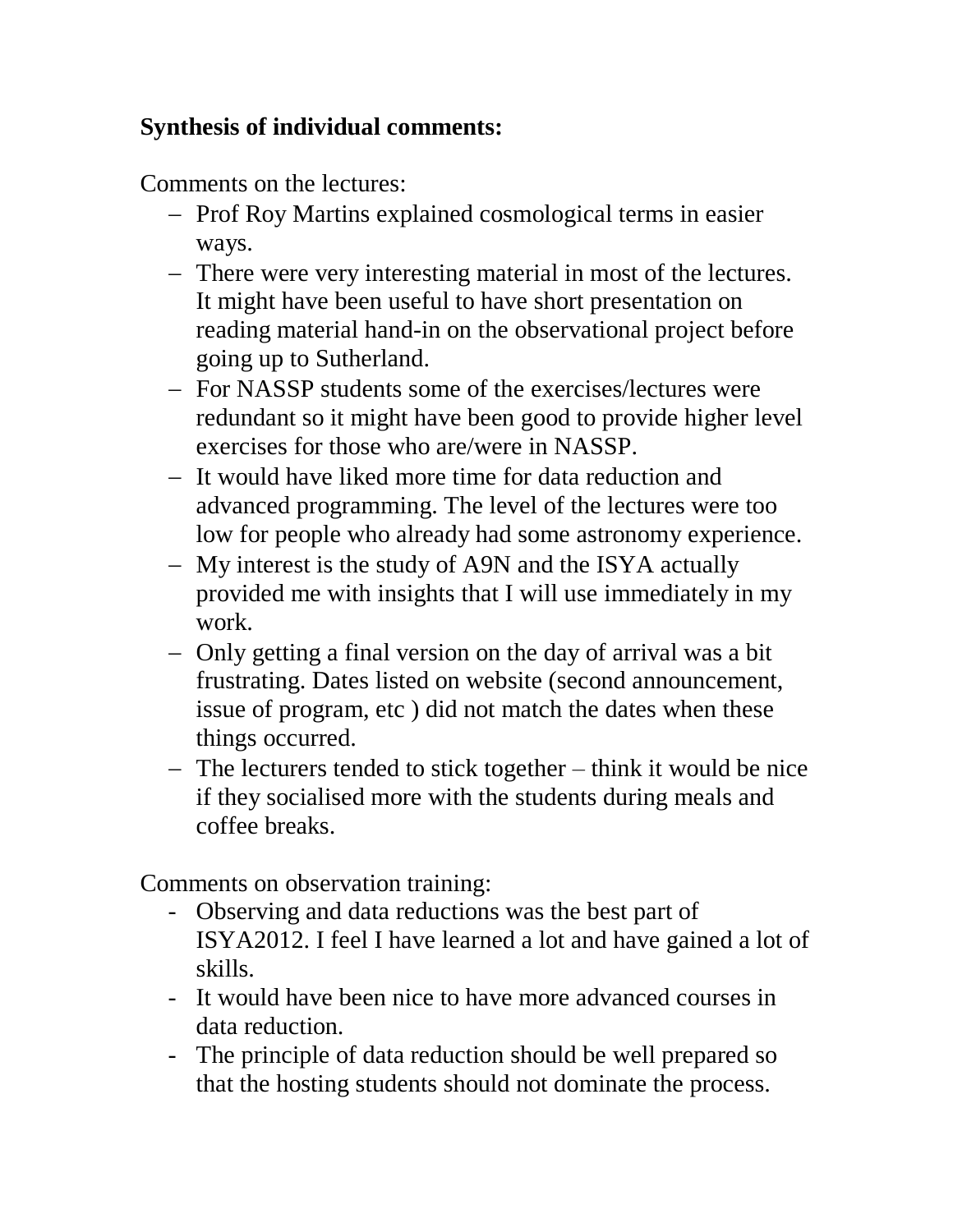- For me the most useful part of the ISYA lies in the opportunity to have met & interacted with participants from all across Africa and also lecturers and tutors from around the world, plus the experience of Capetown/Sutherland, SA.
- I already had a strong background in Astronomy, but knew little to nothing about data reduction & observing. It was my first time observing and it was amazing.
- IRAF wasn't well taught. Use of a projector to take students step by step through the reduction process is recommended.

Comments on student presentations (individual and in group):

- I felt that some of the individual presentations were interesting but became too technical sometimes, making them less useful. I think it would have been better to have one session when everyone spoke – designated a time in the program. People should have volunteered before the school started and have the presentation ready. (comment by JP: while this is a good idea, communication with the students went with bits and pieces. Often their access to the internet was limited, or didn't work. Hence, such preparation would be problematic.)
- It should be agreed that to have a common presentation format, so that it is easy to identify which group did well in observation, data reduction, analysis and interpretation, etc Some of the project supervisors were not present when their projects were presented.
- The pressure of the preparation and presentation gave me a glimpse into the thought processes that go into a presentation.

Comments on accommodation:

- The hostel had water problems
- The accommodation should have been well thought about. It should have been visited before booking it for everyone. Generally we were very unhappy with the ' trainview' lodge with their cockroach infestation as well as spiders on beds.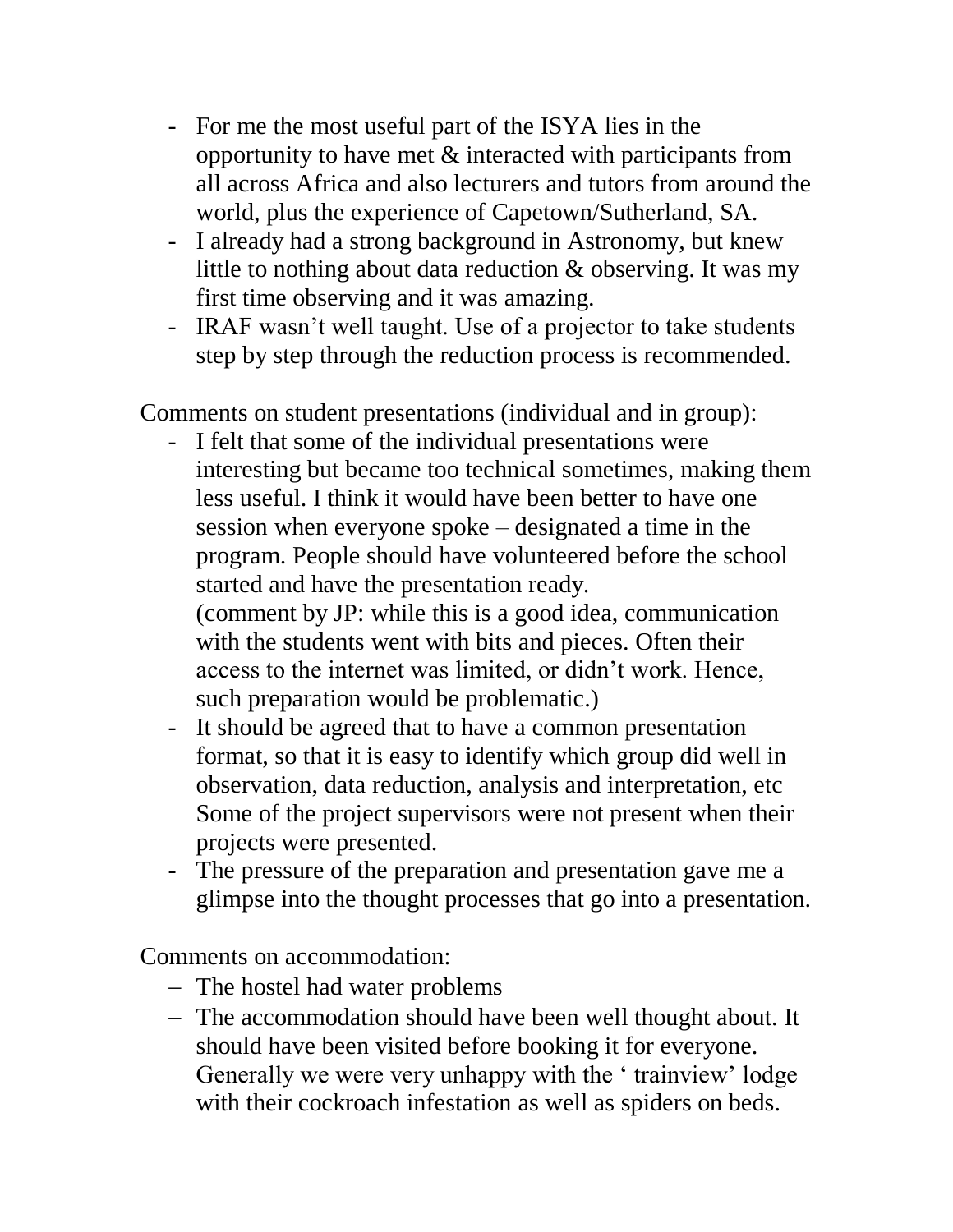Not pleasant being woken up by trains early every morning. Roaches in the bathrooms also not wonderful. Staff very friendly, but I would never recommend the place to anyone. (*comment by JP: the comment above is in contradiction with the overall satisfaction expressed in the query statistics*)

- The catering for vegetarians at Sutherland was somewhat inadequate.
- The lecture room at Cape Town was too hot, which made it hard to concentrate. Water should be provided to keep participants refreshed. At Sutherland the lecture room was a bit too small. (several similar comments on the two rooms)
- The accommodation at Sutherland in general wasn't good. The lack of privacy in bathrooms and sharing with the boys was the worst. Thank you for arranging for the girls to stay at SAAO hostel. In the future please consider separate bathrooms.(*comment by JP: separate bathrooms and toilets were foreseen, but the school director took an extra group of young boys in, causing an unforeseen situation requiring immediate action*) It would have been much nicer if the group had stayed in the same place at Sutherland and had not been split. The Sutherland accommodation was inadequate (bad showers, toilets, hot water, electricity)
- Changing the learning sites from UCT, SAAO and later to Sutherland was very good.

Comments on the future:

- I will be an ambassador for Astronomy science in my country.
- Brian Warner's talk was too long (interesting but lengthy). Thank you for the excursion to Cape Point on February 12, even saw other places I normally would have skipped. I enjoyed it very much.
- I definitely got clues on where to go and what research topics to focus on thanks to the talks and discussions, with lecturers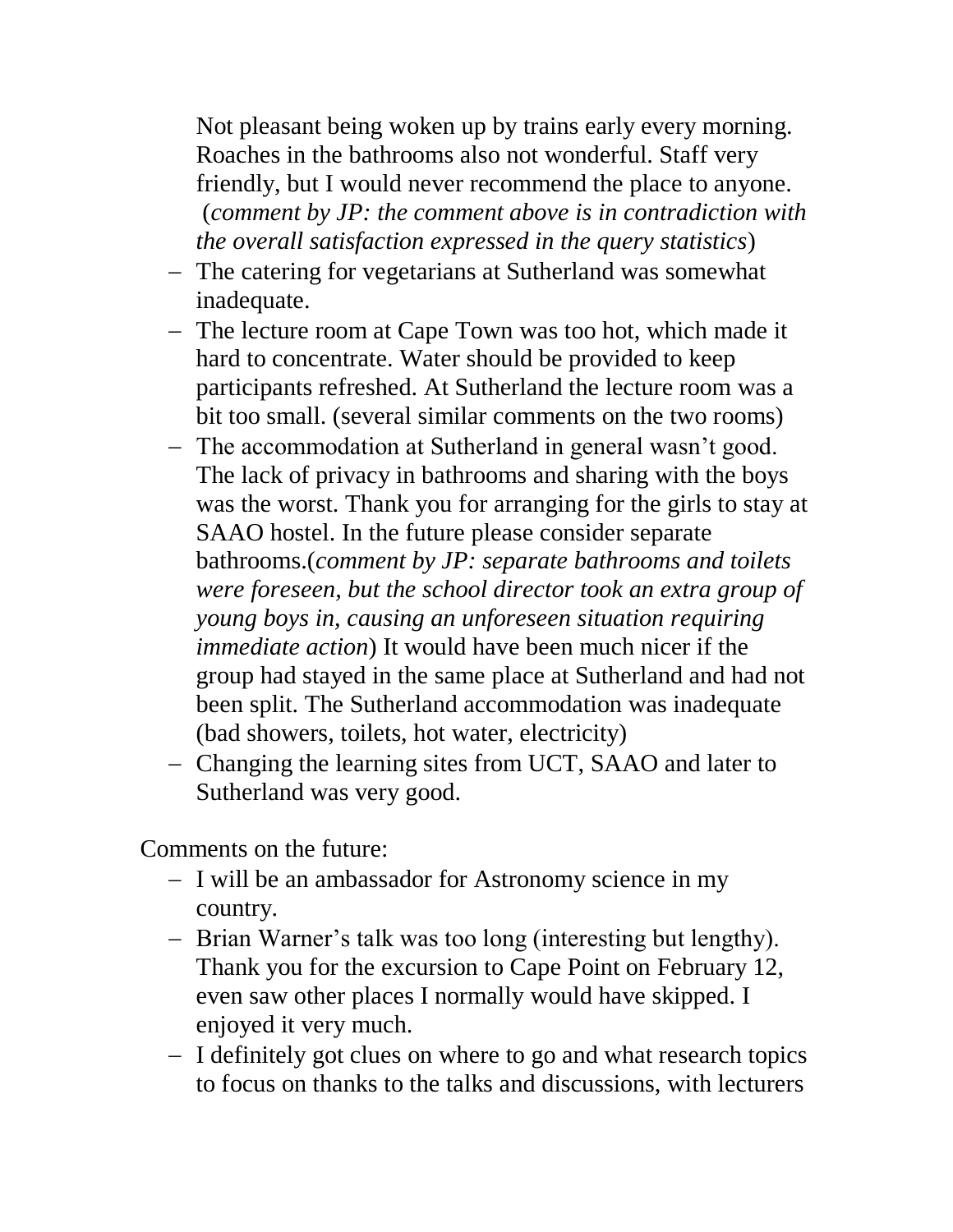and other students during ISYA. And this was one of the reasons I came for.

- It would have been better to get some European/US (or any developed countries) students from the US to South Africa to collaborate with. It is good to help and enhance other African fellows, but if a couple of outside Africa were brought in, the collaboration created would have been more widespread and our exposure would have been better.

Overall comments:

- I felt that the ISYA was beneficial for me to attend as it opened my eyes to the different fields available and has given things to think about regarding my career plans.
- The financial support to participants from across Africa was marvellous and most appreciated.
- I propose that future ISYAs should focus on including more students from less astronomically developed countries.
- The ISYA 2012 was a great success! I picked up a lot of observational skills that will be necessary in my research in astrophysics in the future.
- May the future ISYA schools be even more successful and ongoing. You're doing great work, thank you.
- I loved the people at the school and I feel that I did gain from attending. The organisation was excellent except for the Sutherland accommodation. Overall I enjoyed it and I feel like it was a very good and well balanced school.
- It was very informative to have to do group presentations with people with a different background and different strengths. I wish there had been a lecture on group dynamics to mentally prepare us for working together.
- There were times when I felt rushed (particularly during the data reduction) and would have liked more time to fully understand what was being done. I did enjoy attending ISYA & would recommend it to other students.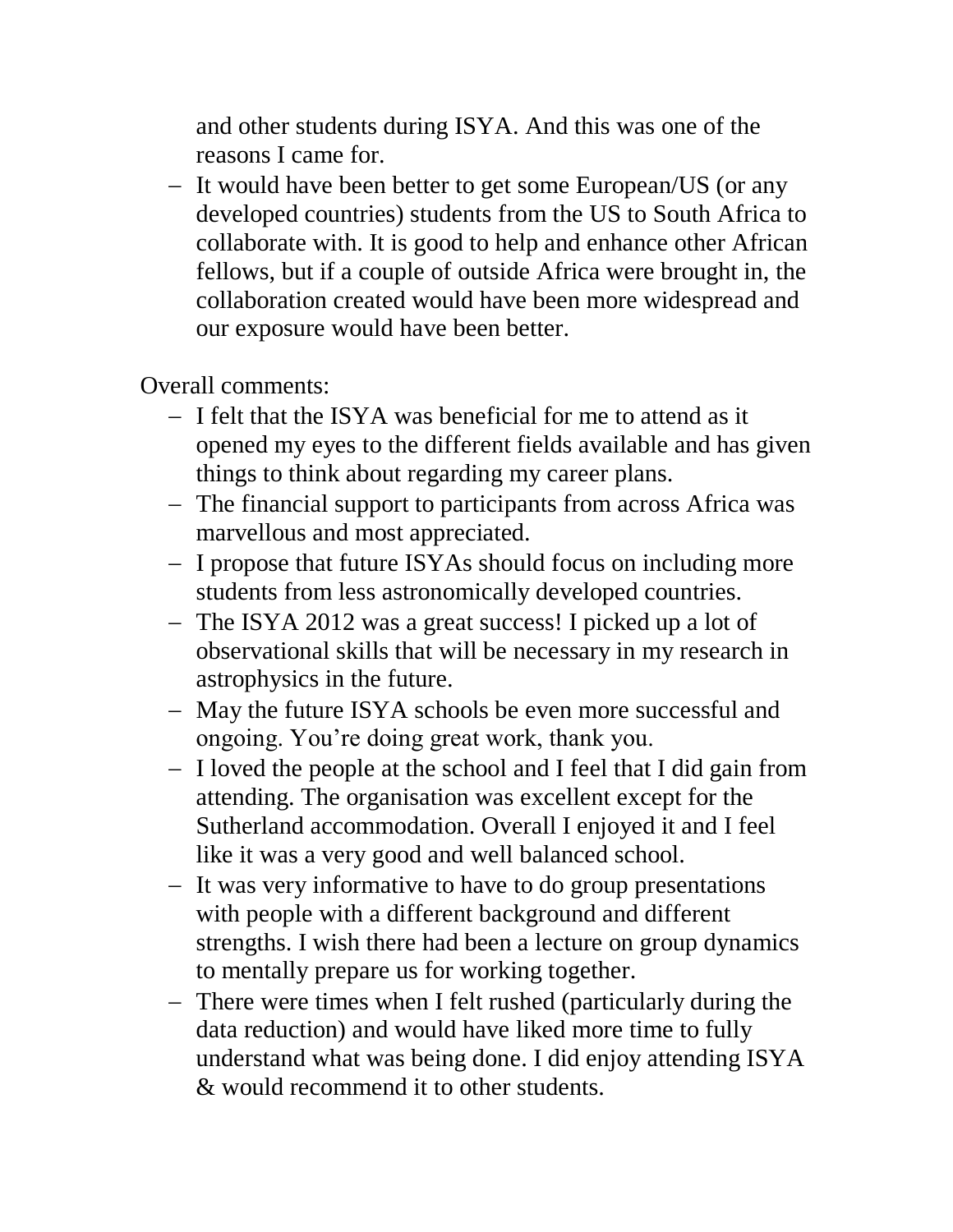## *9. Conclusions*

ISYA 2012 was focused on observations and data reduction. To this end, quite some telescope time was given to the ISYA by the SAAO on different telescopes and detectors. The approach required a large amount of work to prepare it: computers with IRAF, Linux, finding tutors, and preparing them for the guidance to the students, two different sites (Cape Town and Sutherland), etc.

The offered infrastructure and IT environment was excellent, the accommodation and meals were certainly up to the ISYA standards (there is always room for improvement), and the daily organization was smooth and well done.

The organizers, lecturers, and tutors had to deal with a large background spectrum of participants, from students well acquainted with observing and data reduction, to total novices. The students gave useful feedback, which will be taken into account in the organization of the future ISYAs.

Taking all the above into account, I consider ISYA 2012 as an excellent event, and I thank all those who contributed to its success.

Jean-Pierre De Greve 23 March 2012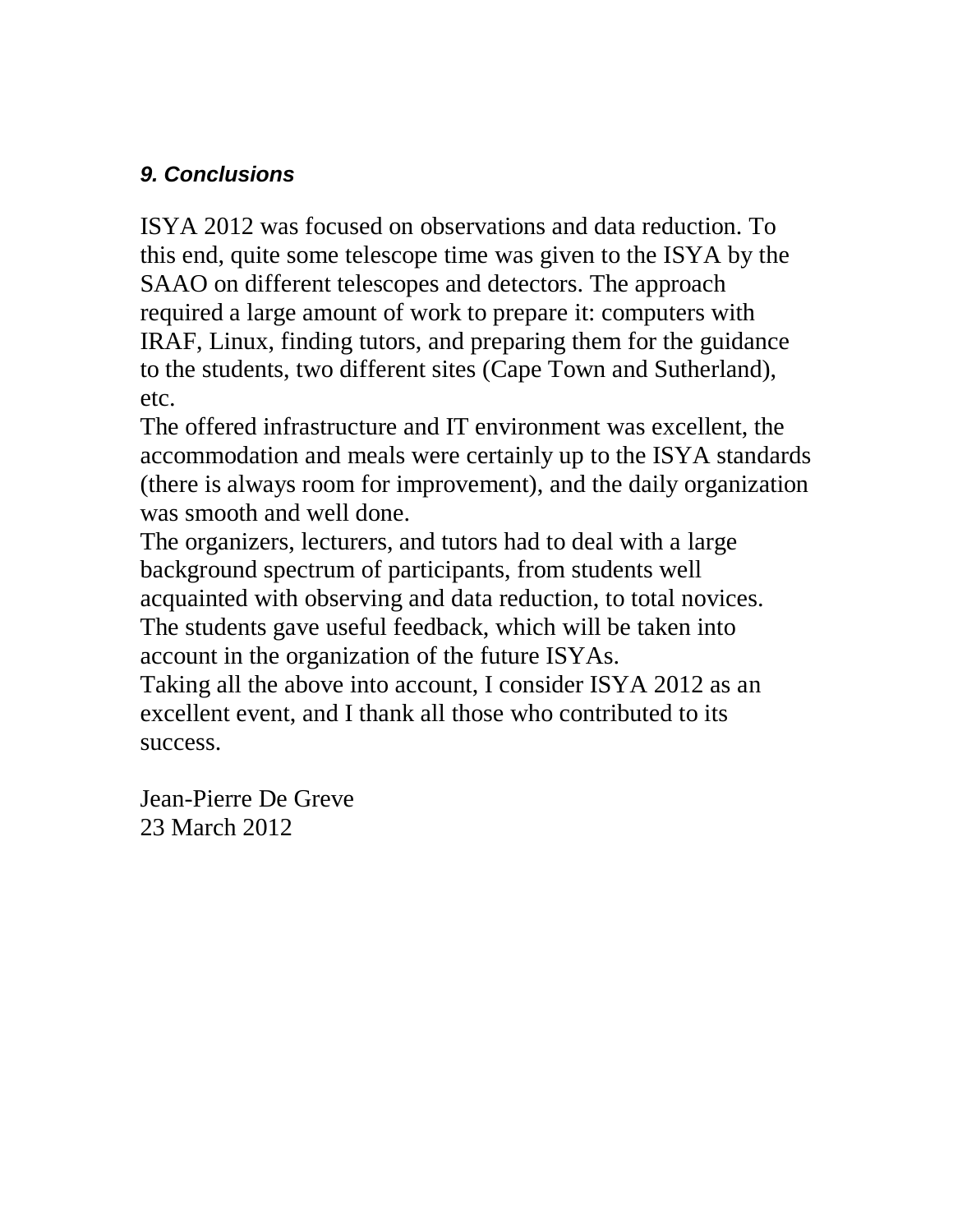## ISYA 2012 program

Date: February 5 - 26, 2012 Venue: SAAO, UCT, Sutherland Number of delegates: approx. 45 including lecturers All SAAO lectures are in the SAAO Auditorium. All UCT lectures are in the RW James C lecture room Transport between Riverview Lodge / UCT / SAAO with a dedicated Jammie Shuttle.

#### **Programme 5- 26, February 2012, Cape Town – ISYA**

| Day Weekday | <b>Duration</b>             | <b>Item</b>                                               |
|-------------|-----------------------------|-----------------------------------------------------------|
| 5.2. Sunday | All day                     | Arrival                                                   |
| [SAAO]      | $19.00 - 21:00$             | Welcome reception, braai, at SAAO auditorium,             |
|             |                             | information, registration, etc.                           |
|             |                             | <b>LOC</b>                                                |
| 6.2. Monday | $9.00 - 9:30$               | <b>Official opening of ISYA 2012</b> , with ISYA          |
| [UCT]       |                             | background.                                               |
|             |                             | Prof. Anton Le Roex (UCT, Dean of Science),               |
|             |                             | Prof. Michele Gerbaldi (IAP & IAU), Prof. Patricia        |
|             |                             | Whitelock (SAAO, director)                                |
|             | $9.30 - 10.30$              | Lecture 1: Amanda Gulbis - Solar System I                 |
|             | $10.30 - 11.00$             | Coffee break                                              |
|             | $11.00 - 12.30$             | Lecture 2: Michele Gerbaldi - Fundamental Stellar         |
|             |                             | <b>Properties I</b>                                       |
|             | $12.30 - 14.00$             | Transfer to SAAO + Lunch                                  |
| [SAAO]      | $14.00 - 14.30$             | Students introduce themselves                             |
|             | $14.30 - 15.30$             | Lecture 3: Steve Crawford - Introduction to Data          |
|             | $15.30 - 16.00$             | <b>Reduction</b>                                          |
|             | $16.00 - 17.00$             | Coffee break<br>Lecture 4: Steve Crawford - Observational |
|             |                             | <b>Methods</b>                                            |
|             | $17.00 - 18.30$             | Practical session 1: Steve Crawford, Sudhanshu            |
|             |                             | $Barway + tutors -$                                       |
|             |                             | Introduction to IRAF, FITS files, start of data           |
|             |                             | reduction, etc.                                           |
|             | $19.00 -$                   | Dinner                                                    |
|             | 7.2. Tuesday $9.00 - 10.30$ | Lecture 5: Amanda Gulbis - Solar System II                |
|             | $[UCT]$ 10.30 - 11.00       | Coffee break                                              |
|             | $11.00 - 12.30$             | Lecture 6: Michele Gerbaldi - Fundamental Stellar         |
|             |                             | <b>Properties II</b>                                      |
|             | $12.30 - 14.00$             | Transfer to SAAO + Lunch                                  |
|             | [SAAO] $14.00 - 14.30$      | Presentation of Observing Projects                        |
|             | $14.30 - 15.30$             |                                                           |
|             |                             | Practical session 2: Steve Crawford, Sudhanshu            |
|             |                             | Barway + tutors -                                         |
|             |                             | Imaging and photometry                                    |
|             | $15.30 - 16.00$             | Coffee break                                              |
|             | $16.00 - 18.30$             | Practical session 2: Steve Crawford, Sudhanshu            |
|             |                             | <b>Barway + tutors - Imaging and photometry</b>           |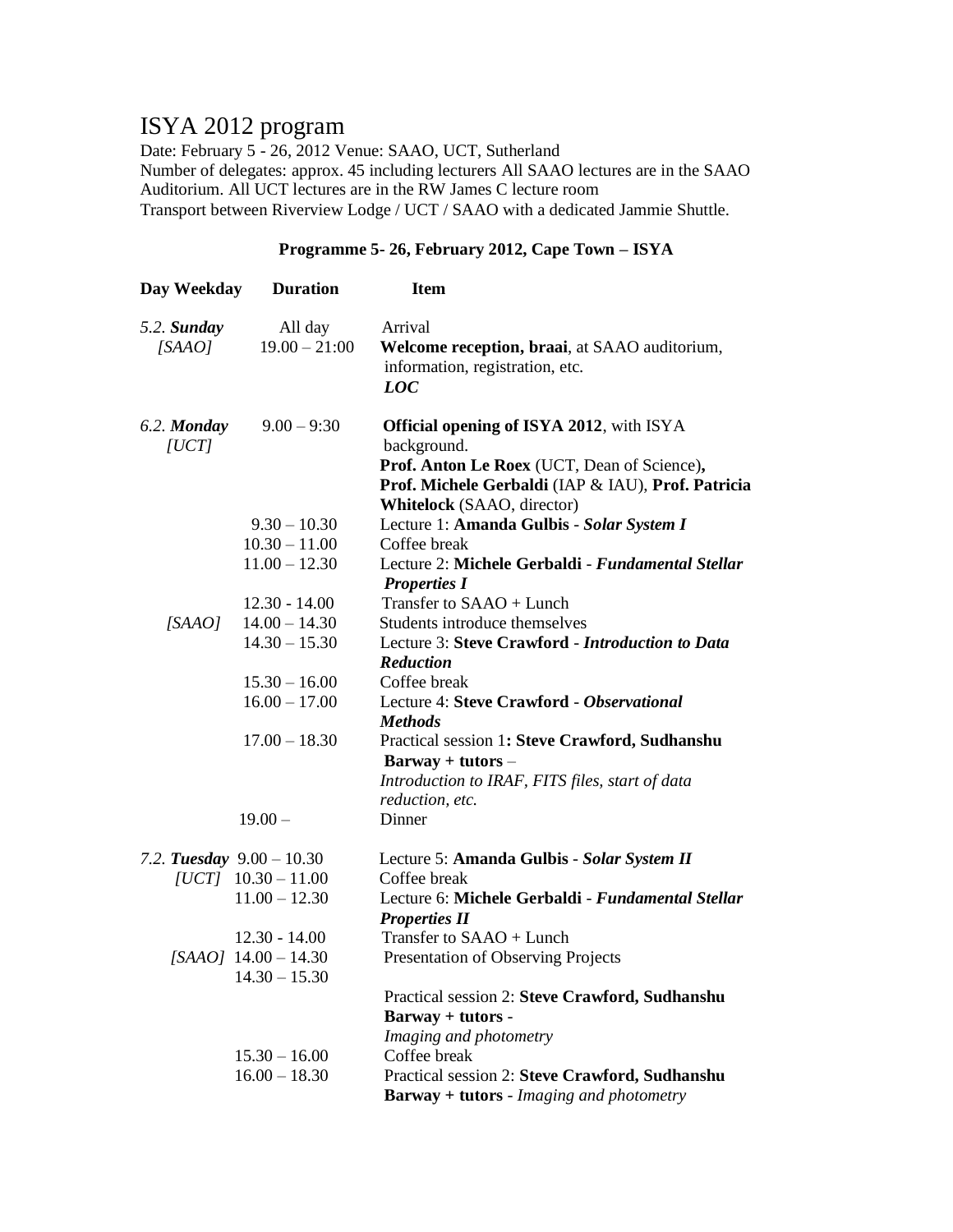|                |                               | continued                                                                                            |
|----------------|-------------------------------|------------------------------------------------------------------------------------------------------|
|                | $18.30 - 19.30$               | Dinner                                                                                               |
|                | $19.30 -$                     | Prof. Brian Warner - Guest evening lecture:<br><b>Astronomical History in Cape Town</b>              |
|                | 8.2. Wednesday $9.00 - 10.30$ | Lecture 7: Kam-Ching Leung – Binary research<br>used for cosmology                                   |
|                | [UCT] $10.30 - 11.00$         | Coffee break                                                                                         |
|                | $11.00 - 12.30$               | Lecture 8: David Gilbank - Galaxy Evolution I                                                        |
|                | $12.30 - 14.00$               | Transfer to SAAO + Lunch                                                                             |
|                | $[SAAO]$ 14.00 - 15.00        | Lecture 9: Kartik Sheth $-Q$ uantifying the                                                          |
|                |                               | <b>Assembly of Disk Galaxies on the Hubble</b>                                                       |
|                |                               | <b>Sequence</b>                                                                                      |
|                | $15.00 - 15.30$               | Coffee break                                                                                         |
|                | $15.30 - 16.30$               | Lecture 10: Sudhansu Barway – Introduction to                                                        |
|                |                               | <b>Virtual Observatory</b>                                                                           |
|                | $16.30 - 17.30$               | Practical session 3: Sudhanshu Barway + tutors -<br>Continuing VO basics                             |
|                | $17.30 - 18.30$               | Practical session 3: Kartik Sheth + tutors - Galaxy<br>shape tutorial                                |
|                | $19.00 -$                     | Dinner                                                                                               |
| 9.2. Thursday  | $9.00 - 10.30$                | Lecture 11: David Gilbank - Galaxy Evolution II                                                      |
| [UCT]          | $10.30 - 11.00$               | Coffee break                                                                                         |
|                | $11.00 - 12.30$               | Lecture 12: Kartik Sheth - Nearby Galaxies -                                                         |
|                |                               | <b>Surveys, Stellar Structure and Star Formation</b>                                                 |
|                | $12.30 - 14.00$               | Transfer to SAAO + Lunch                                                                             |
| [SAAO]         | $14.00 - 15.30$               | Practical session 4: Steve Crawford, Sudhanshu                                                       |
|                |                               | <b>Barway + tutors - Spectroscopy</b>                                                                |
|                | $15.30 - 16.00$               | Coffee break                                                                                         |
|                | $16.00 - 18.30$               | Practical session 4: Steve Crawford, Sudhanshu<br><b>Barway + tutors - Spectroscopy continued</b>    |
|                | $19.00 -$                     | <b>Picnic dinner at beach</b>                                                                        |
| $10.2.$ Friday | $9.00 - 10.30$                | Lecture 13: Kam-Ching Leung - Astrophysics of<br>emission line stars I                               |
| [UCT]          | $10.30 - 11.00$               | Coffee break                                                                                         |
|                | $11.00 - 12.30$               | Lecture 14: Claude Carignan - Dark Matter in<br>galaxies                                             |
|                | $12.30 - 14.00$               | Transfer to SAAO + Lunch                                                                             |
| [SAAO]         | $14.00 - 15.15$               | Lecture 15: Kartik Sheth - Gas, Dust and Star<br><b>Formation - the Rise of the Radio Telescopes</b> |
|                | $15.15 - 15.45$               | Coffee break                                                                                         |
|                | $15.45 - 17.30$               | Lecture 16: Christian Hettlage + Petri Vaisanen –                                                    |
|                |                               | Preparing SALT proposals, and using SALT<br>tools                                                    |
|                | $18.00 -$                     | <b>Dinner function together with NASSP Summer</b>                                                    |
|                |                               | <b>School</b>                                                                                        |
|                | 11.2. Saturday $9.00 - 10.30$ | Lecture 17: Kartik Sheth: Career development                                                         |
|                | $[SAAO]$ 10.30 - 11.00        | Coffee break                                                                                         |
|                | $11.00 - 12.30$               | Short talks by students on their own thesis projects                                                 |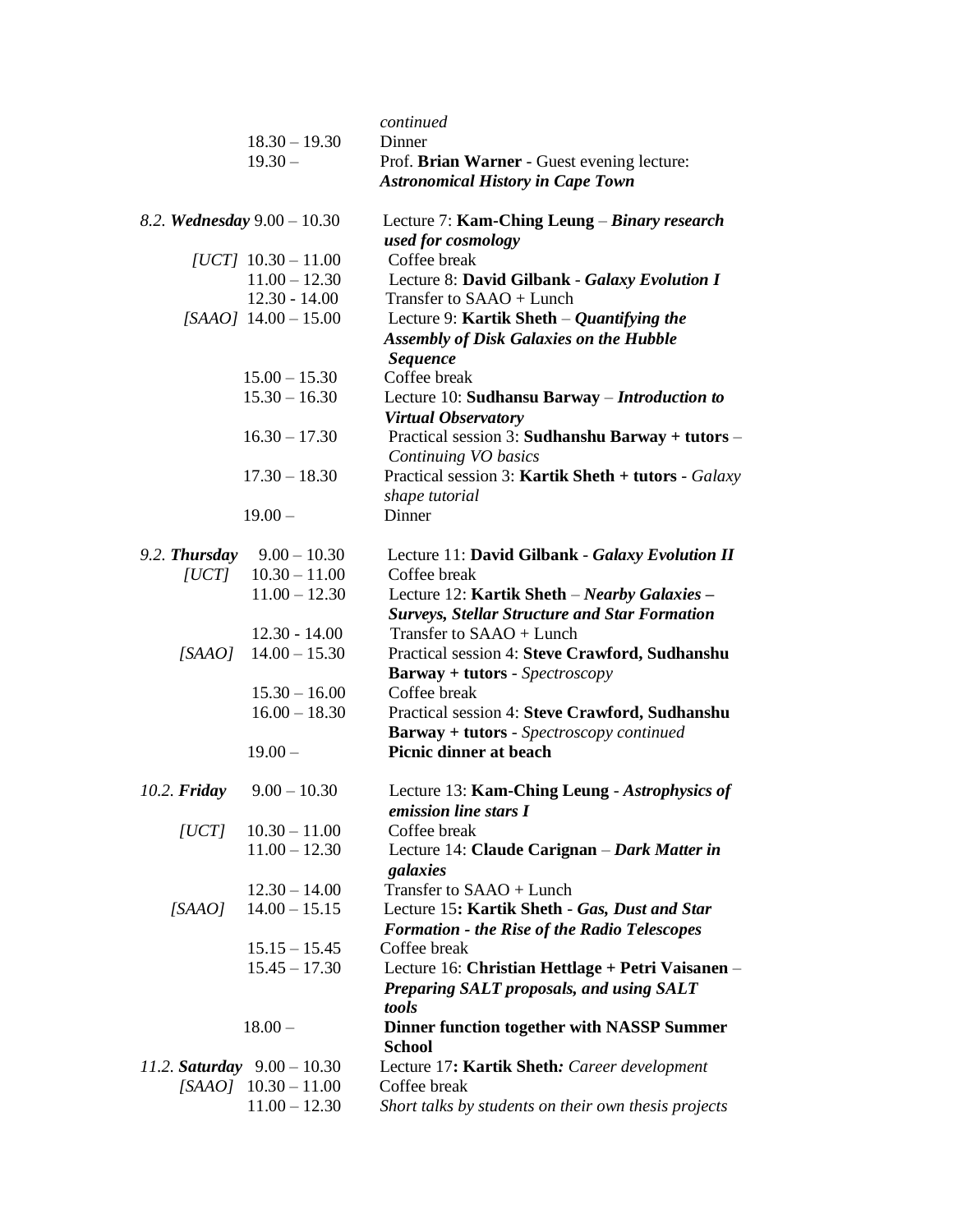| $12.30 - 13.30$<br>$13.30 -$<br>$20.00 -$ | Lunch<br><b>Excursion</b> , half-day<br><b>SAAO Open Night</b> – those who are interested are<br>more than welcome to join the bi-monthly telescope<br>viewing and a public talk given by Dr. Sarah Blyth<br>on MeerKAT and Evolution of galaxies. |
|-------------------------------------------|----------------------------------------------------------------------------------------------------------------------------------------------------------------------------------------------------------------------------------------------------|
| 12.2. Sunday                              | <b>Excursion</b> , full-day                                                                                                                                                                                                                        |
| 13.2. Monday $9.00 - 10.30$               | Lecture 18: Michel Dennefeld - Spectroscopy I                                                                                                                                                                                                      |
| $[SAAO]$ 10.30 - 11.00                    | Coffee                                                                                                                                                                                                                                             |
| $11.00 - 12.30$                           | Lecture 19: Claude Carignan – Fabry Perot<br>observations                                                                                                                                                                                          |
| $12.30 - 13.30$                           | Lunch                                                                                                                                                                                                                                              |
| $13.30 - 15.00$                           | Practical session 5: Christian Hettlage - Using SALT<br>tools                                                                                                                                                                                      |
| $15.00 - 15.30$                           | Coffee break                                                                                                                                                                                                                                       |
| $15.30 - 18.30$                           | Practical session 6: Sudhansu Barway – Virtual<br>Observatory – advanced $($ + preparing for<br>Sutherland projects if time)                                                                                                                       |
| $19.00 -$                                 | Dinner                                                                                                                                                                                                                                             |
| 14.2. Tuesday $11.00 -$                   | Drive up to Sutherland                                                                                                                                                                                                                             |
| [SAAO] $16.00 -$                          | Settle down at Hostel                                                                                                                                                                                                                              |
| [S. town] $19.00 - 22.00$<br>[Observ.]    | Introduction and presentation of all projects                                                                                                                                                                                                      |

[In Sutherland: students sleep at the School Hostel, the lecturers at the Sutherland Hotel, or SAAO Hostel. All meals are together, however, provided by the Hostel kitchen but served at the Observatory. There will be transport from Sutherland to the Observatory, 15km away, for the 1pm lunch, and back down again to sleep, around 3---4am at the latest, depending on weather. The practical sessions continue in Sutherland, and will be geared towards the selected observational projects]

[Also – in case of bad weather there will be extra time during the week, though data reductions on back---up data continue in any case. There will be a selection of informal talks ready for that: CV writing. Publishing. Hot Topics in astronomy. Extremely Large Telescopes. More Student thesis talks. Etc.]

| 15.2. Wednesday $13.00 - 14.00$ |                                | Lunch                                          |
|---------------------------------|--------------------------------|------------------------------------------------|
|                                 | $[S.$ observ $]$ 14.00 – 15.00 | Lecture 20: Michel Dennefeld – Spectroscopy II |
|                                 | $15.00 - 16.00$                | Tour of the Sutherland observatory             |
|                                 |                                | $16.00 - 18.00$ Project work in teams          |
|                                 | $18.00 - 19.00$ Dinner         |                                                |
|                                 |                                | $19.30 - 04.00$ Observations and project work  |
|                                 |                                | 04.00 or earlier Transport to Sutherland       |
| 16.2. Thursday $13.00 - 14.00$  |                                | Lunch                                          |
|                                 | $14.00 - 15.30$                | Lecture 21: Michel Dennefeld – Telescopes and  |
|                                 |                                | <i><b>Instrumentation</b></i>                  |
|                                 | $15.30 - 18.00$                | Project work in teams                          |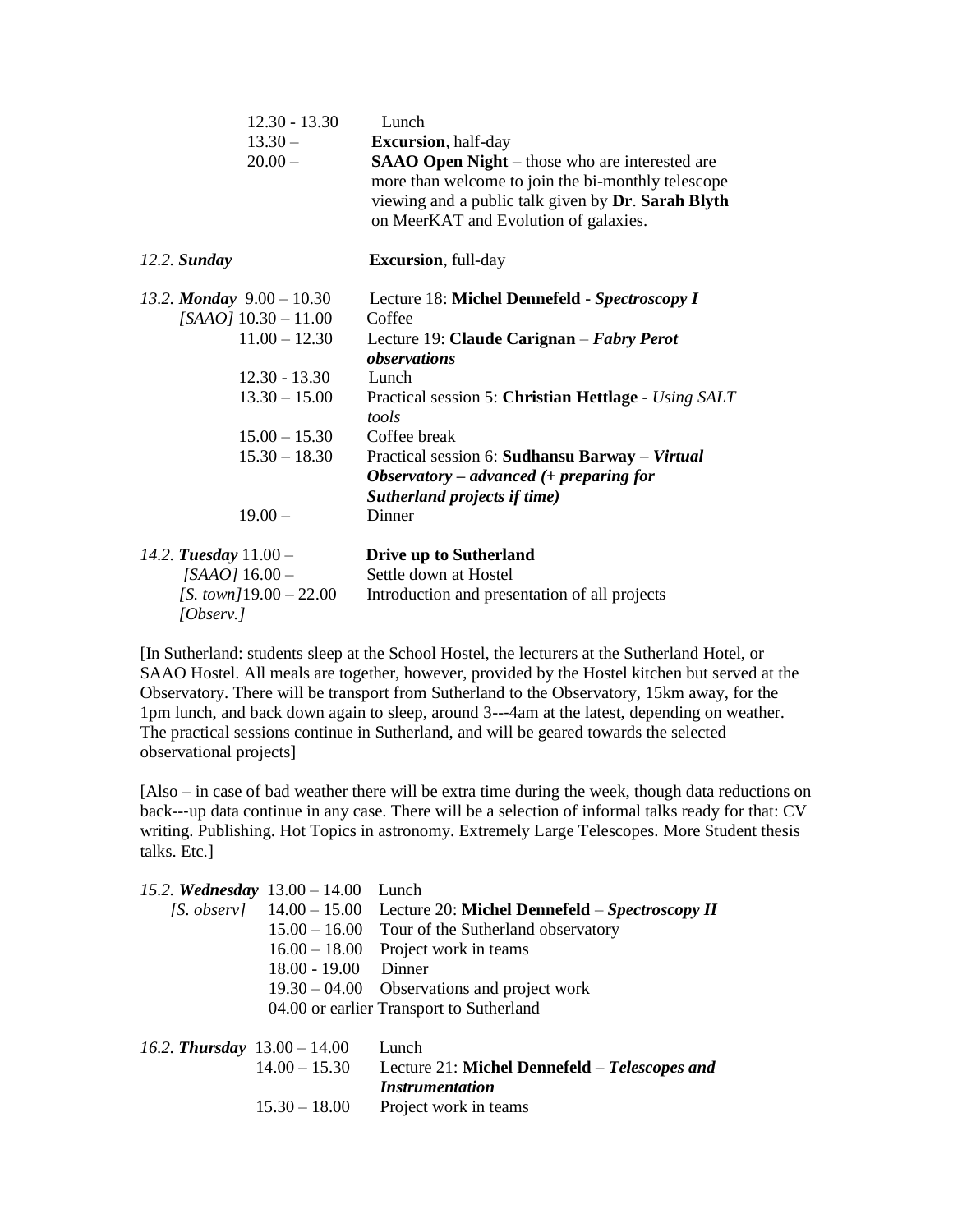|                               | $18.00 - 19.00$<br>$19.30 - 04.00$<br>04.00 or earlier                                                                                                               | Dinner<br>Observations and project work<br><b>Transport to Sutherland</b>                                                                                                              |
|-------------------------------|----------------------------------------------------------------------------------------------------------------------------------------------------------------------|----------------------------------------------------------------------------------------------------------------------------------------------------------------------------------------|
| $17.2.$ Friday                | $13.00 - 14.00$<br>$14.00 - 15.00$<br>$15.00 - 18.00$<br>$18.00 - 19.00$<br>$19.30 - 04.00$<br>04.00 or earlier                                                      | Lunch<br>Lecture 22: Jean-Pierre De Greve – Binary stars I<br>Project work in teams<br>Dinner<br>Observations and project work<br><b>Transport to Sutherland</b>                       |
|                               | 18.2. Saturday $13.00 - 14.00$<br>$14.00 - 15.30$<br>$15.30 - 18.00$<br>$18.00 - 19.00$<br>$19.30 - 04.00$<br>04.00 or earlier                                       | Lunch<br>Lecture 23: Kam-Ching Leung – Astrophysics of<br>emission line stars II<br>Project work in teams<br>Dinner<br>Observations and project work<br><b>Transport to Sutherland</b> |
| $19.2.$ Sunday                | $13.00 - 14.00$<br>$14.00 - 18.00$<br>$18.00 - 19.00$<br>$19.30 - 04.00$<br>04.00 or earlier                                                                         | Lunch<br>Soccer and social with town team<br>Dinner<br>Observations and project work<br><b>Transport to Sutherland</b>                                                                 |
| 20.2. Monday $13.00 - 14.00$  | $14.00 - 15.00$<br>$15.00 - 18.00$<br>$18.00 - 19.00$<br>$19.30 - 04.00$<br>04.00 or earlier                                                                         | Lunch<br>Lecture 24: Jean-Pierre De Greve - Binary stars II<br>Project work in teams<br>Dinner<br>Observations and project work<br><b>Transport to Sutherland</b>                      |
| 21.2. Tuesday $13.00 - 14.00$ | $14.00 - 15.00$<br>$15.00 - 18.00$<br>$18.00 - 19.00$<br>$19.30 - 04.00$<br>04.00 or earlier                                                                         | Lunch<br>Lecture 25: TBD (or free)<br>Project work in teams<br>Dinner<br>Observations and project work<br>Transport to Sutherland                                                      |
|                               | 22.2. Wednesday $13.00 - 14.00$<br>$14.00 -$<br>$19.00 -$                                                                                                            | Lunch<br><b>Drive back to Cape Town</b><br>Dinner                                                                                                                                      |
|                               | 23.2. Thursday $10.00 - 11.00$<br>$[SAAO]$ 11.00 - 11.30<br>$11.30 - 13.00$<br>$13.00 - 14.00$<br>$14.00 - 15.30$<br>$15.30 - 16.00$<br>$16.00 - 18.30$<br>$19.00 -$ | Lecture 26: Roy Maartens: - Cosmology I<br>Coffee break<br>Lecture 27: Roy Maartens – Cosmology II<br>Lunch<br>Work on projects<br><b>Break</b><br>Work on projects<br>Dinner          |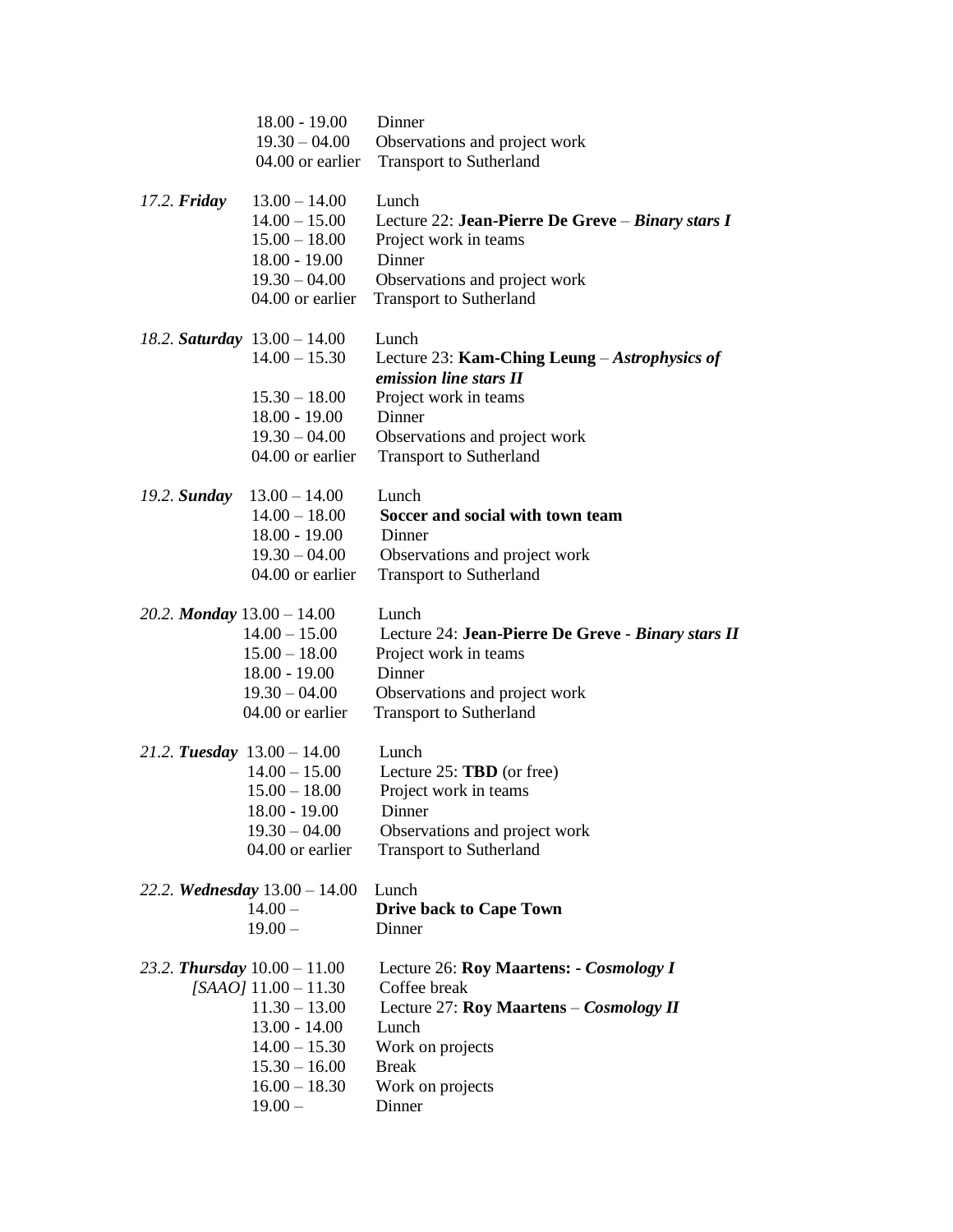| $24.2.$ Friday                | $9.00 - 10.30$         | <b>Student project presentations</b>                    |
|-------------------------------|------------------------|---------------------------------------------------------|
|                               | $[SAAO]$ 10.30 - 11.00 | Coffee break                                            |
|                               | $11.00 - 13.00$        | <b>Student project presentations</b>                    |
|                               | $13.00 - 14.00$        | Lunch                                                   |
|                               | $14.00 - 15.30$        | Lecture 28: Patrick Woudt - Astronomy in Africa         |
|                               | $15.30 - 16.00$        | <b>Break</b>                                            |
|                               | $16.00 - 17.30$        | Panel, discussion: lecturers, Kevin Govender, et al.:   |
|                               |                        | Studying astronomy - astronomy as a profession $-$      |
|                               |                        | possibilities of fellowships etc for African students   |
|                               | $19.00 -$              | Gala dinner - Marco's                                   |
| 25.2. Saturday $9.00 - 10.30$ |                        | <b>Outreach workshop: Kevin Govender</b>                |
|                               | $[SAAO]$ 10.30 - 11.00 | Coffee                                                  |
|                               |                        |                                                         |
|                               | $11.00 - 12.30$        | <b>Outreach workshop: Kevin Govender</b>                |
|                               | $12.30 - 13.30$        | Lunch                                                   |
|                               | $13.30 - 15.00$        | <b>End of school</b> - Evaluations and official closing |
|                               |                        | Free                                                    |
|                               | $18.00 -$ Dinner       |                                                         |

*26.2. Sunday* **Flying out**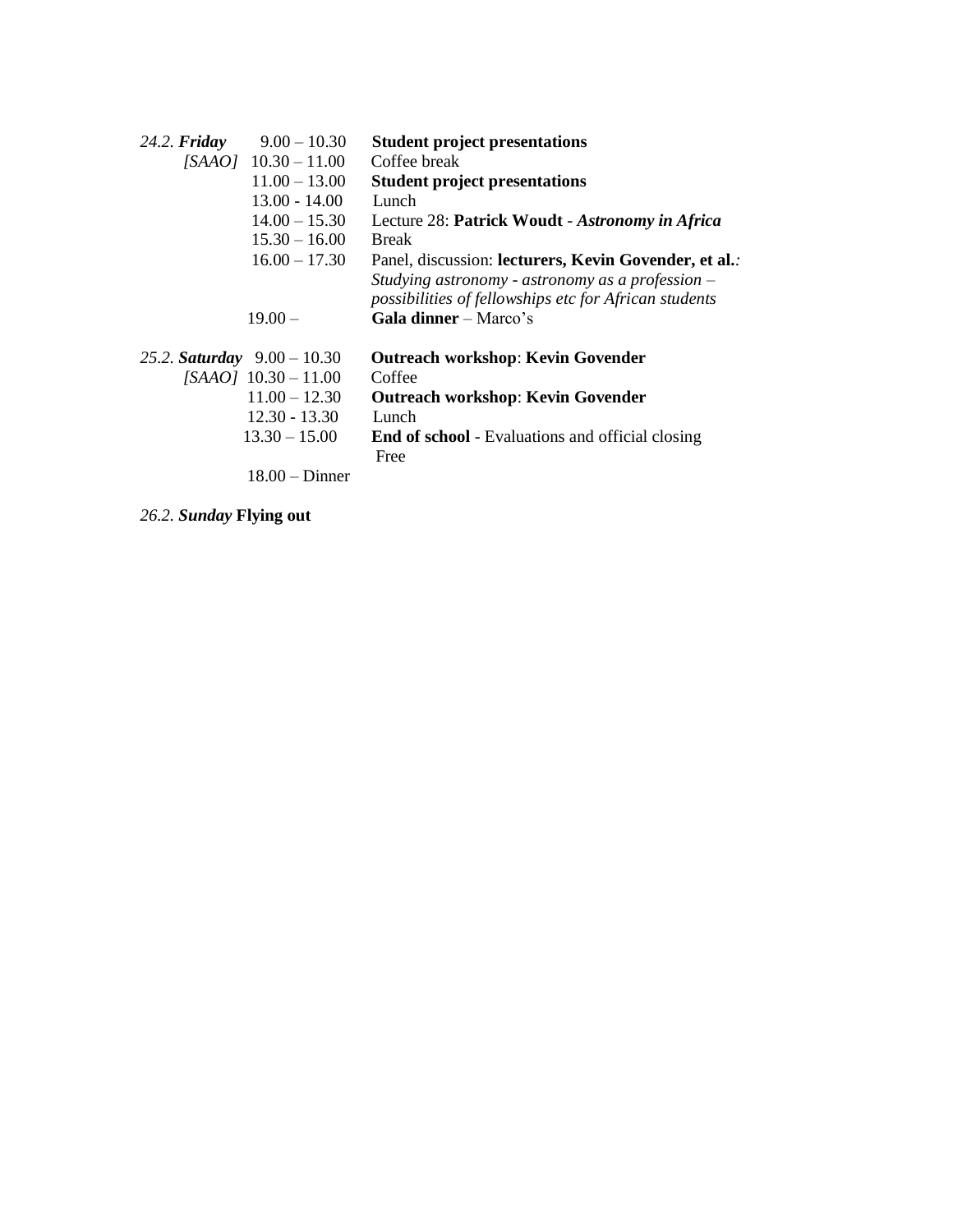# **ISYA 2012 -PARTICIPANTS**

| <b>No</b>      | <b>Surname</b>    | <b>First name(s)</b>         | Gender | <b>Institution</b>                        | <b>Country</b><br>оf<br>Instituti<br>on | Email                     |  |  |  |  |
|----------------|-------------------|------------------------------|--------|-------------------------------------------|-----------------------------------------|---------------------------|--|--|--|--|
| 1              | <b>Ashebir</b>    | Simachew Endale              | male   | Wolaita Sodo University                   | Ethiopia                                | simachewendale@yahoo.com  |  |  |  |  |
| 2              | <b>CHERKOS</b>    | ALEMAYEHU<br><b>MENGESHA</b> | male   | ETHIOPIAN SPACE SCIENCE<br><b>SOCIETY</b> | Ethiopia                                | alexye9@yahoo.com         |  |  |  |  |
| $\overline{3}$ | <b>Gebeyehu</b>   | Tamirat                      | lmale  | Wolaita Sodo University                   | Ethiopia                                | ttg125@yahoo.com          |  |  |  |  |
| 4              | <b>Kebede</b>     | Fasil                        | male   | <b>Wollo University</b>                   | Ethiopia                                | fasgibe@yahoo.com         |  |  |  |  |
| 5              | <b>Kifle</b>      | Mekuanint                    | lmale  | Addis Ababa University                    | Ethiopia                                | mekunet@gmail.com         |  |  |  |  |
| 6              | <b>KIMANI</b>     | <b>NAFTALI KAGIRI</b>        | male   | Kenyatta University                       | Kenya                                   | naftykagz@gmail.com       |  |  |  |  |
| 7              | <b>KIRUI</b>      | <b>Hillary Wilfred</b>       | lmale  | TELKOM KENYA                              | Kenya                                   | kiruiw@gmail.com          |  |  |  |  |
| 8              | Elejere           | Ugochukwu                    | male   | University of Nigeria, Nsukka             | Nigeria                                 | ugoelejere@gmail.com      |  |  |  |  |
| 9              | EYA               | Innocent                     | male   | University of Nigeria, Nsukka.            | Nigeria                                 | innocent.eya@unn.edu.ng   |  |  |  |  |
| 10             | Okany             | Chioma Franklynda            | female | University of Nigeria Nsukka              | Nigeria                                 | chioma.okany@yahoo.com    |  |  |  |  |
| 11             | <b>Okonkwo</b>    | Chinelo Perpetua             | female | University of Nigeria                     | Nigeria                                 | peepyyy@yahoo.com         |  |  |  |  |
| 12             | Onah              | Franklin                     | male   | University of Nigeria, Nsukka.            | Nigeria                                 | neofrank@scientist.com    |  |  |  |  |
|                | $13$ Uba          | Jude Ikemefuna               | male   | Nnamdi Azikiwe University                 | Nigeria                                 | judebasil ikem@yahoo.com  |  |  |  |  |
|                | 14 Breytenbach    | Johannes Benjamin            | male   | University of Cape Town                   | South<br>Africa                         | johbenbrey@gmail.com      |  |  |  |  |
|                | 15 catala         | laure                        | female | UCT                                       | South<br>Africa                         | laurecatala@gmail.com     |  |  |  |  |
| 16             | Coppejans         | Rocco                        | male   | South African Astronomical<br>Observatory | South<br>Africa                         | rocco.coppejans@gmail.com |  |  |  |  |
|                | 17 DAVIDS         | Isak Delberth                | male   | North-West University                     | South<br>Africa                         | isak.davids@gmail.com     |  |  |  |  |
|                | 18 Kasai          | Eli                          | male   | UCT / SAAO                                | South<br>Africa                         | kunwijik@gmail.com        |  |  |  |  |
| 19             | <b>Madhanpall</b> | Nikhita                      | female | University of the Western Cape            | South<br>Africa                         | n madhanpall@yahoo.com    |  |  |  |  |
|                | 20 Makhathini     | Sphesihle                    | male   | University of KwaZulu-Natal               | South<br>Africa                         | smakhathini@yahoo.com     |  |  |  |  |
|                | 21 Ramphul        | Rajin Anand                  | male   | UCT/SAAO                                  | South<br>Africa                         | rajin250@yahoo.com        |  |  |  |  |
|                | 22 Skelton        | Patricia Leigh               | female | University of South Africa                | South<br>Africa                         | skeltpl@unisa.ac.za       |  |  |  |  |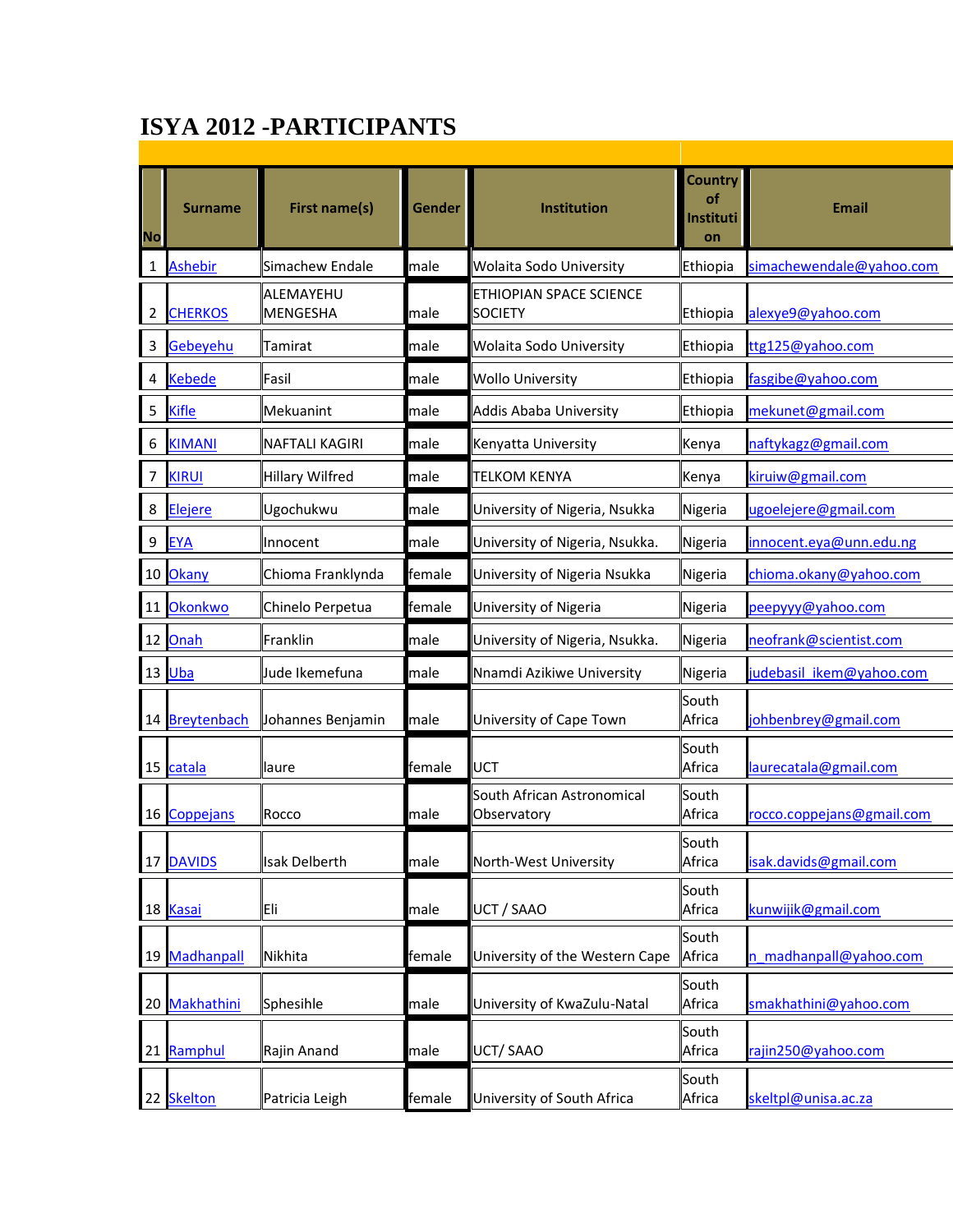|    | 23 Tailor            | Asha                | female | University of the Witwatersrand Africa    | South                  | ashatailor@gmail.com    |
|----|----------------------|---------------------|--------|-------------------------------------------|------------------------|-------------------------|
|    | 24 Viljoen           | Danièl Natasha      | female | North-West University                     | South<br>Africa        | 20569513@nwu.ac.za      |
|    | 25 Wilson            | Susan               | female | North West University                     | <b>South</b><br>Africa | sWilson072@gmail.com    |
|    | 26 MGUDA             | <b>ZOLILE</b>       | male   | SAAO / UCT                                | South<br>Africa        | zolilemguda@yahoo.co.uk |
|    |                      |                     |        |                                           |                        |                         |
|    | 27 Ally              | Said                | male   | The Open University of Tanzania<br>(OUT)  | Tanzania               | saidkasaby@yahoo.com    |
|    | 28 CHRISTOPHER ELIAH |                     | male   | THE OPEN UNIVERSITY OF<br><b>TANZANIA</b> | Tanzania               | ecmbmk@yahoo.co.uk      |
|    | 29 Owayesu           | Flavia              | female | Mbarara University                        | Uganda                 | owayesuflavia@gmail.com |
| 30 | <b>TUMWINE</b>       | <b>CHAKA JOSEPH</b> | male   | <b>MBARARA UNIVERSITY</b>                 | Uganda                 | tmwchaka@yahoo.co.uk    |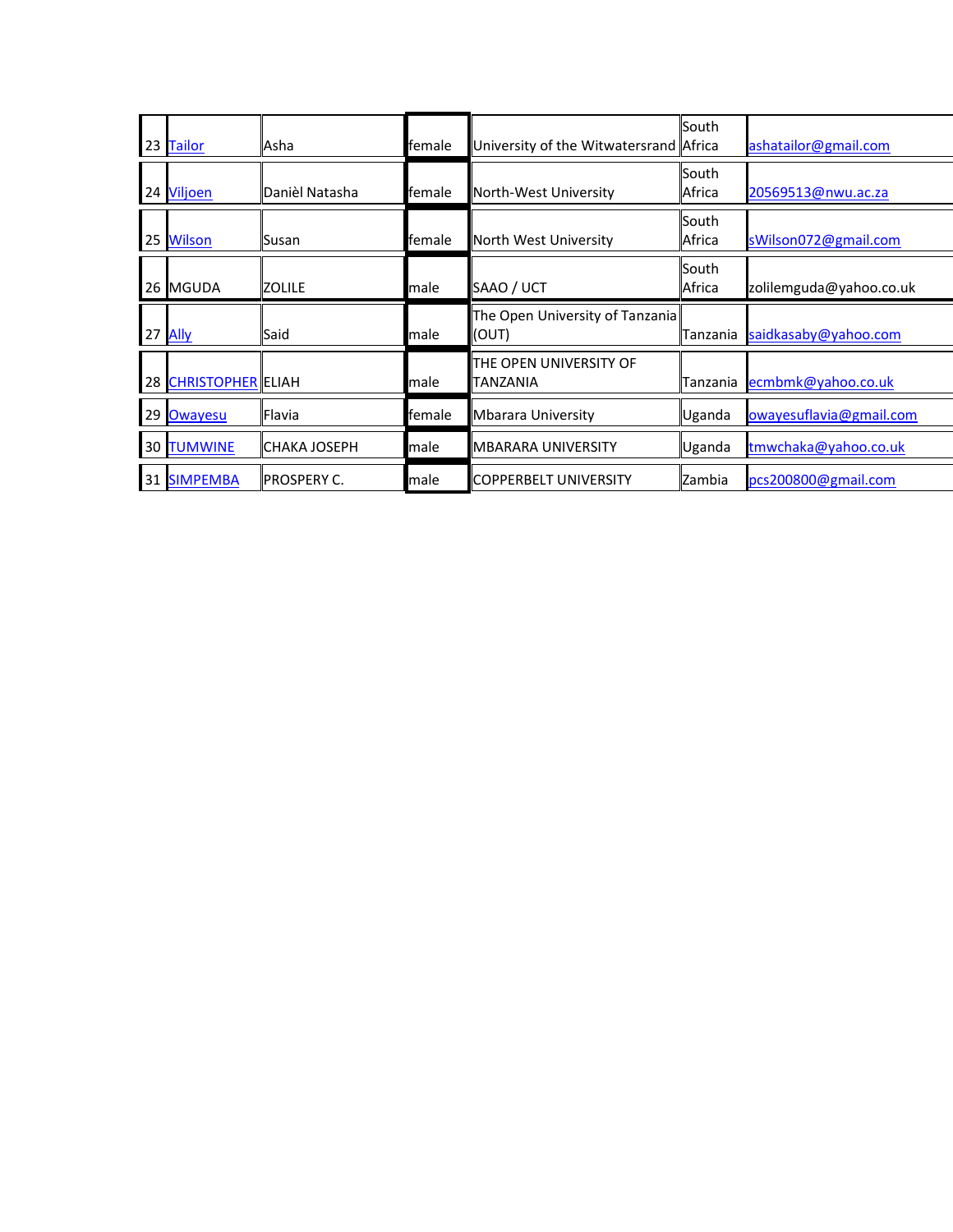## **Annex 2.**

List of lecturers ISYA 2012:

Amanda Gulbis, SAAO, Cape Town, South Africa Michele Gerbaldi, IAP, Paris, France Steve Crawford, SAAO, Cape Town, South Africa Brian Warner, UCT, Cape Town, South Africa Kam-Ching Leung, University of Nebraska, USA David Gilbank, SAAO, Cape Town, South Africa Kartik Sheth, NRAO, USA Sudhansu Barway, SAAO, Cape Town, South Africa Claude Carignan, UCT, Cape Town, South Africa and University of Montreal, Canada Christian Hettlage, SAAO, Cape Town, South Africa Michel Dennefeld, IAP, Paris, France Jean-Pierre De Greve, VUB, Brussels, Belgium (organizer, Chair ISYA) Roy Maartens, University of Western Cape, Cape Town, South Africa Patrick Woudt, UCT, Cape Town, South Africa (co-organizer) Petri Vaisanen, SAAO/SALT, Cape Town, South Africa (co-organizer, director observation projects) Kevin Govender,Director OAD, Cape Town, South Africa

List of tutors ISYA 2012:

Rocco Coppejans (also ISYA student), MSc student at UCT/SAAO, for the 0.75-m telescope Tom Mutabazi, PhD student at UCT, for the IRSF telescope Andry Rajoelimanana , PhD student at UCT/SAAO, for the 1.9-m telescope Zara Randriamanakoto, PhD student at UCT/SAAO, for the IRSF telescope Abiy Tekola, post-doc at SAAO, for the 1.9-m telescop Hannah Worters, post-doc at SAAO, for the 1.0-m telescope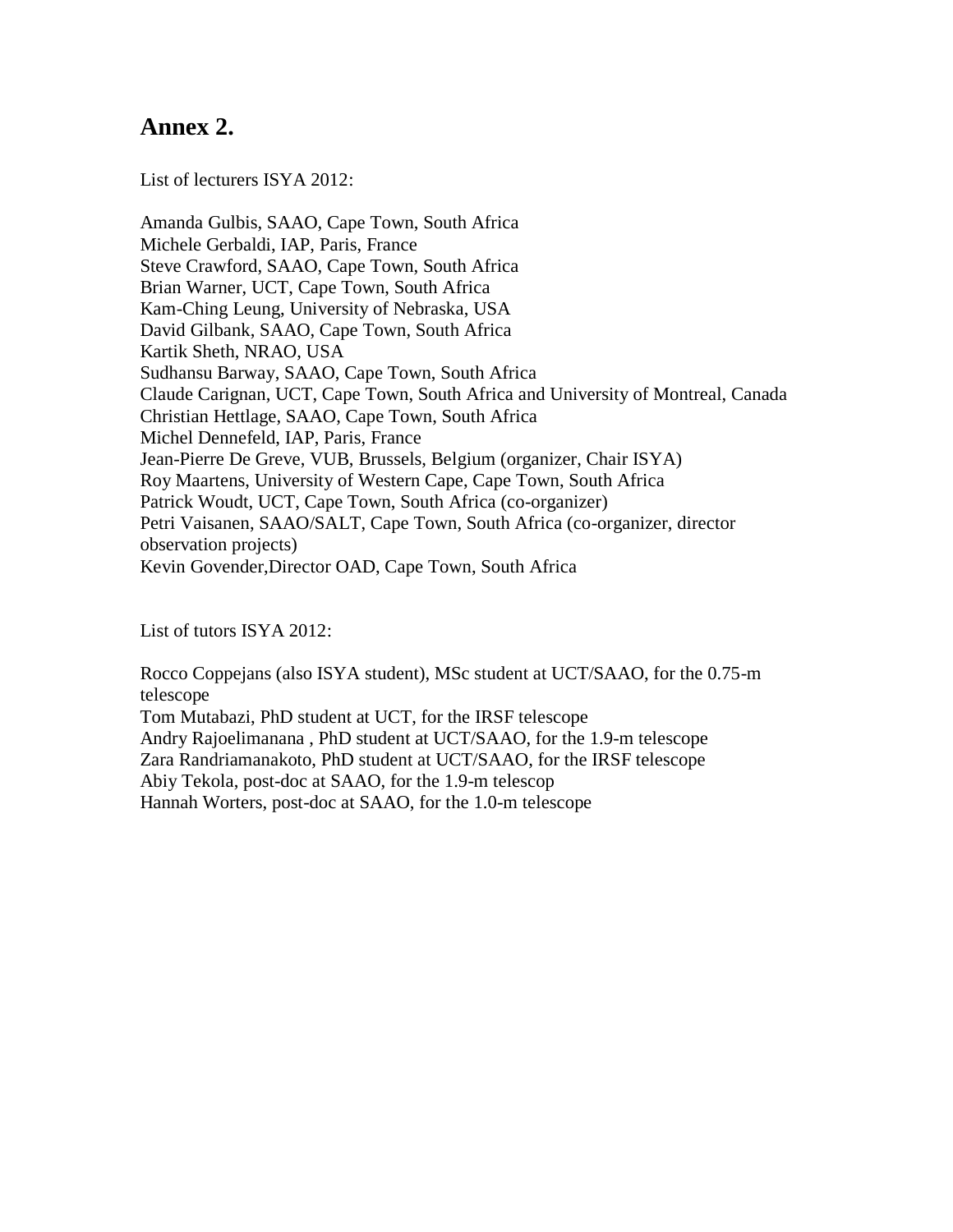Student observing project - 1 – Vanessa McBride / Patrick Woudt

Title and lecturer: Optical light curve of Cen X-3

Telescope and Instrument: 0.75m. SHOC.

Aim: Cen X-3 is a massive X-ray binary with a neutron star accreting from a supergiant O6II companion via Roche lobe overflow. It shows nice eclipses in the X-rays. Idea is to follow the light curve for a few days, observe the characteristic sinusoidal profile, compare to X-ray curve, and interpret any time lags. Learn to use the telescope, basic ccd reductions, photometry.

### **1st option:**

 Rocco Coppejans Mekuanint Kifle Ugochukhu Christian Elejere Saidy Ally Mohamedy Obs: **Rocco** Reductions: Rocco, Steve Analysis: Rocco, Steve

Student observing project - 2A – Claude Carignan

Title and lecturer: Stellar Photometry of standard stars for Brown Dwarf calibration

Telescope and Instrument: 0.75-m. SHOC.

Aim: Obtain BVRI photometry of several standard stars. These observations are a part of a PhD project to study Brown Dwarfs. Learn to use the telescope, a CCD camera, basic CCD frame reductions, and photometry using the SExtractor package.

### **1st option:**

 Franklin Onah Fasil Tesema Isak Davids Obs: Rocco, **Steve**, Hannes Reductions: Steve Analysis: ?? + Petri

Student observing project - 2B – Claude Carignan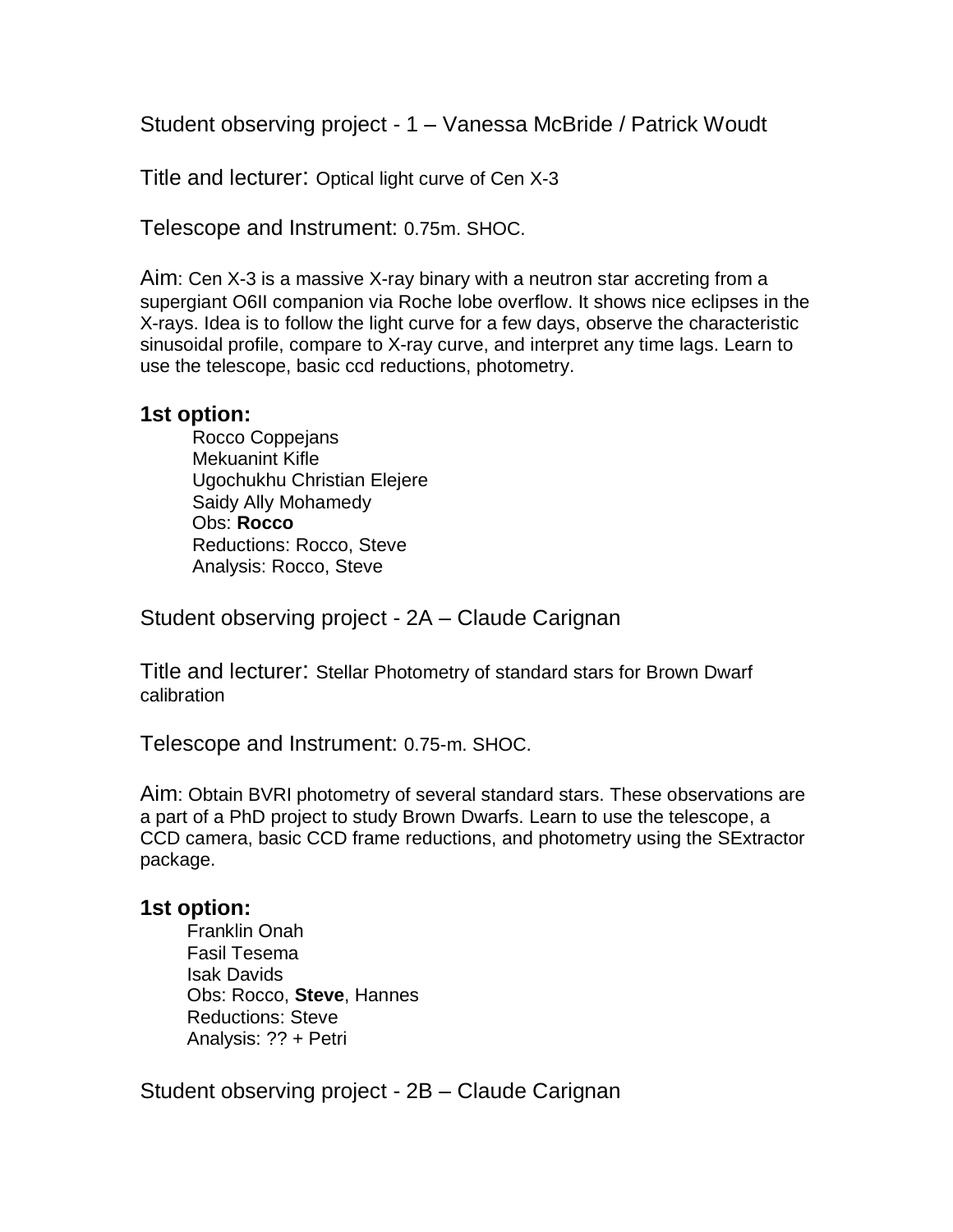Title and lecturer: Stellar Photometry of standard stars for Brown Dwarf calibration

Telescope and Instrument: IRSF - SIRIUS

Aim: Obtain JHK photometry of several standard stars. These observations are a part of a PhD project to study Brown Dwarfs. Learn to use the telescope, a CCD camera, basic NIR reductions, and photometry using the SExtractor package.

#### **1st option:**

 Tamirat Gebeyehu Hillary Kirui Eli Kasai Chinelo Okonkwo P. Obs: Zara/Tom and **Michele** Reductions: Zara/Tom and Petri Analysis: Michele

Student observing project - 3 – Kartik Sheth

Title and lecturer: Measuring the star-formation rate of nearby galaxies

Telescope and Instrument: 1.0m. STE4

Aim: Obtain H-alpha and continuum images of a nearby spiral galaxy M83, locate star forming regions in the disk, calibrate and measure fluxes in these, and derive star formation rates. Learn to use the telescope, align images, scale to get fluxes in emission lines only, aperture photometry.

Possible extension of the project: Use IRSF to obtain near-infrared imaging of the same target to obtain bulge and disk component photometry.

### **1st option:**

 Innocent Eya Alemayehu Mengesha Simachew Endale Naftali Kagiri Obs: **Hannah** Data Red: Hannah Analysis: Hannah, Petri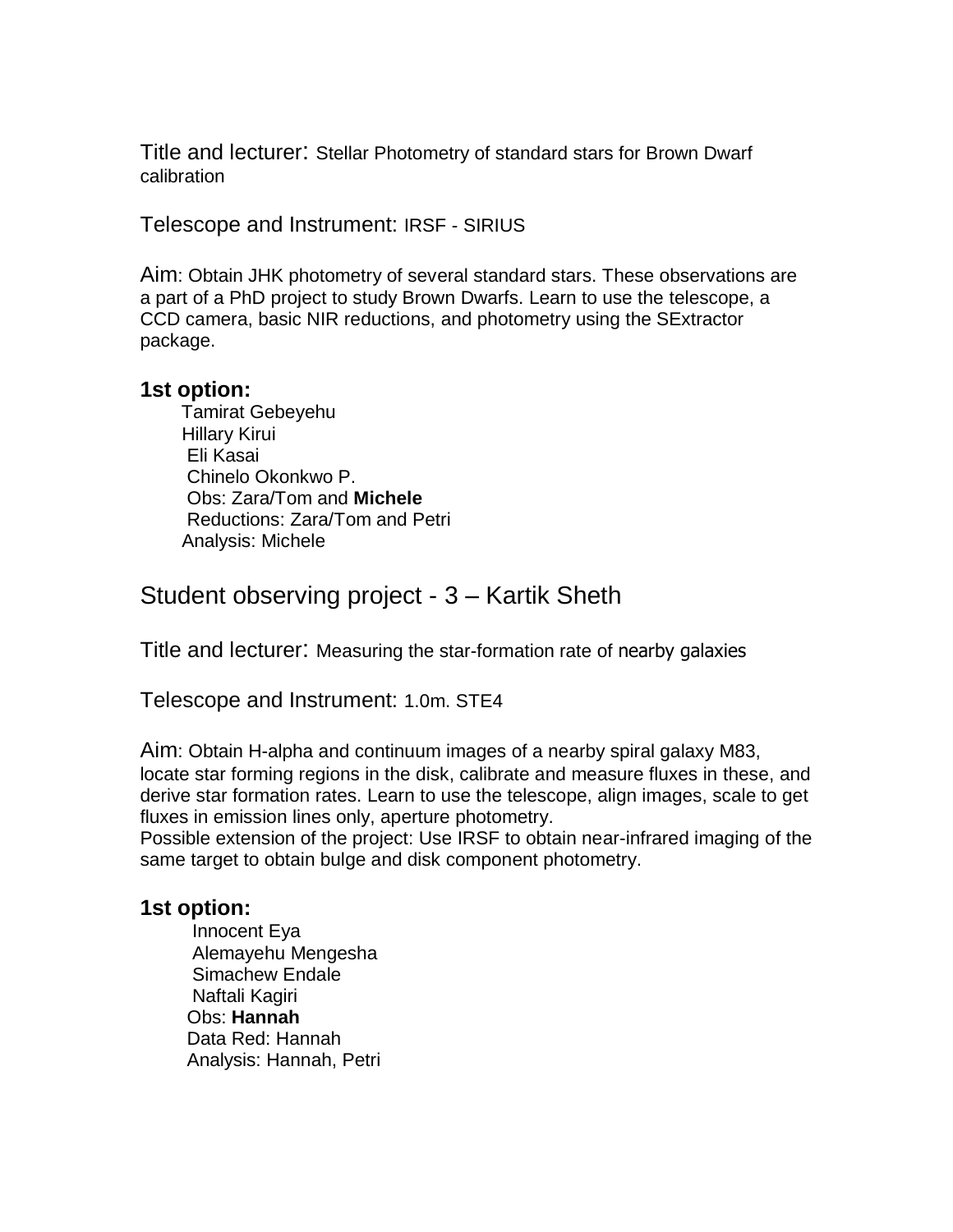Student observing project - 4 – Michel Dennefeld

Title and lecturer: Physics of gaseous Nebulae in the Galaxy and Magellanic Clouds

Telescope and Instrument: 1.9m. Grating spectrograph

Aim: Study the variety of Nebulae (HII regions, Planetary Nebulae, Supernova remnants) to classify them based on line ratios etc. Learn to use the telescope, reduce and calibrate spectroscopic data, fit and measure emission lines. Some previously unclassified Nebulae in the SMC/LMC are among the targets. Extension of the project: Use narrow-band imaging on the 1.0m to obtain ionization structure maps of the same targets.

### **1st option:**

 Patricia Skelton Eliah Christopher Prospery Simpemba Laure Catala Flavia Owayesy Obs: Andry, **Michel** Reductions: Andry/Abiy Analysis: Michel

Student observing project - 5 – Michel Dennefeld

Title and lecturer: Physics of active galactic nuclei (AGN)

Telescope and Instrument: 1.9m. Grating spectrograph

Aim: Spectroscopy of a variety of AGN (Seyfert1, Seyfert2, BLLac, QSOs) and star forming galaxies. Learn how to use the telescope, reduce and calibrate spectroscopic data, fit and measure emission lines, learn to distinguish different classes from each other and from normal galaxies from their spectra, and finally extract physics from the data (conditions in their narrow and broad line regions, star-formation rates etc.)

### **1st option:**

 Susan Wilson Nikhita Madhanpall Zolile Mguda Tumwine Chaka Obs: Abiy/Andry, **Michel**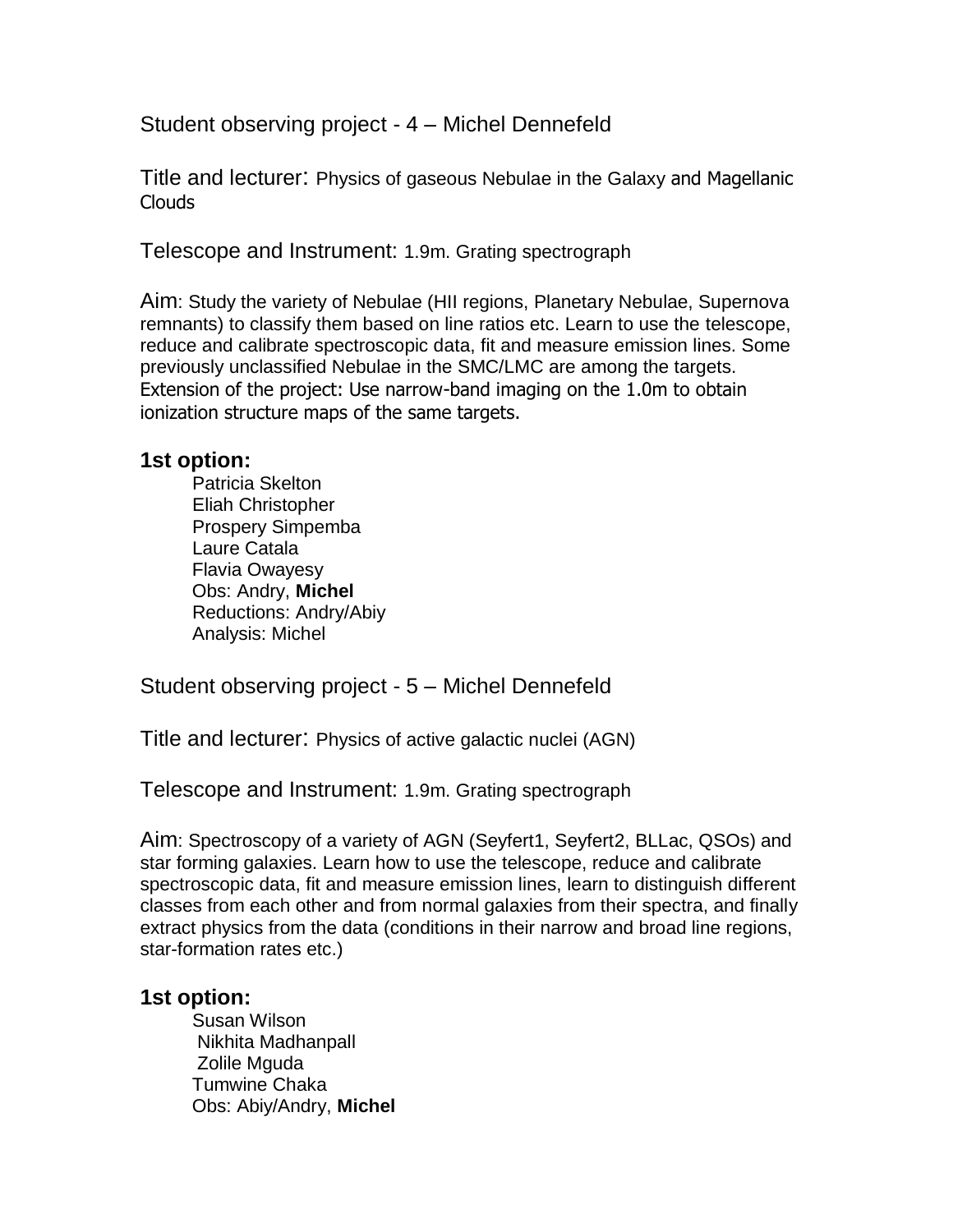Reductions: Andry/Abiy Analysis: Michel

Student observing project - 6 – Petri Vaisanen

Title and lecturer: Physics of interacting starburst galaxies

Telescope and Instrument: 1.9m. Grating spectrograph.

Aim: Spectroscopy of a variety of several nearby starburst and interacting galaxies. Learn how to use the telescope, reduce and calibrate 2-dimensional spectroscopic data, fit and measure emission lines. Analyze data to derive starformation rates, extinctions, metallicity estimates, in different regions of the interacting systems. Targets are part of a on-going survey done with SALT and La Palma telescopes.

Possible extension of the project: Use narrow-band imaging on the 1.0m to obtain images of the host galaxy properties, nucleus and spiral structure etc.

### **1st option:**

 Ikem J. Uba Danièl Viljoen Rajin Ramphul Sphesihle Makhatini Obs: Abiy/Andry Reductions: **Abiy,** Petri Analysis: Abiy, Petri

Student observing project - 7 – Sudhanshu Barway and David Gilbank + Petri Vaisanen

Title and lecturer: Low surface brightness tidal features around nearby Lenticular galaxies and interacting galaxies

Telescope and Instrument: 1.4m IRSF. SIRIUS.

Aim: Take deep (several hours) imaging around nearby S0 galaxies to identify faint surface brightness features, e.g. tidal tails, to study the growth and merger history of these systems. A pilot project to assess feasibility of using IRSF for this purpose. Learn how to use the telescope, plan and execute infrared observations and data reductions and calibrations, and surface and aperture photometry. Merged from Project 8: similar deep observations of more distant interacting galaxies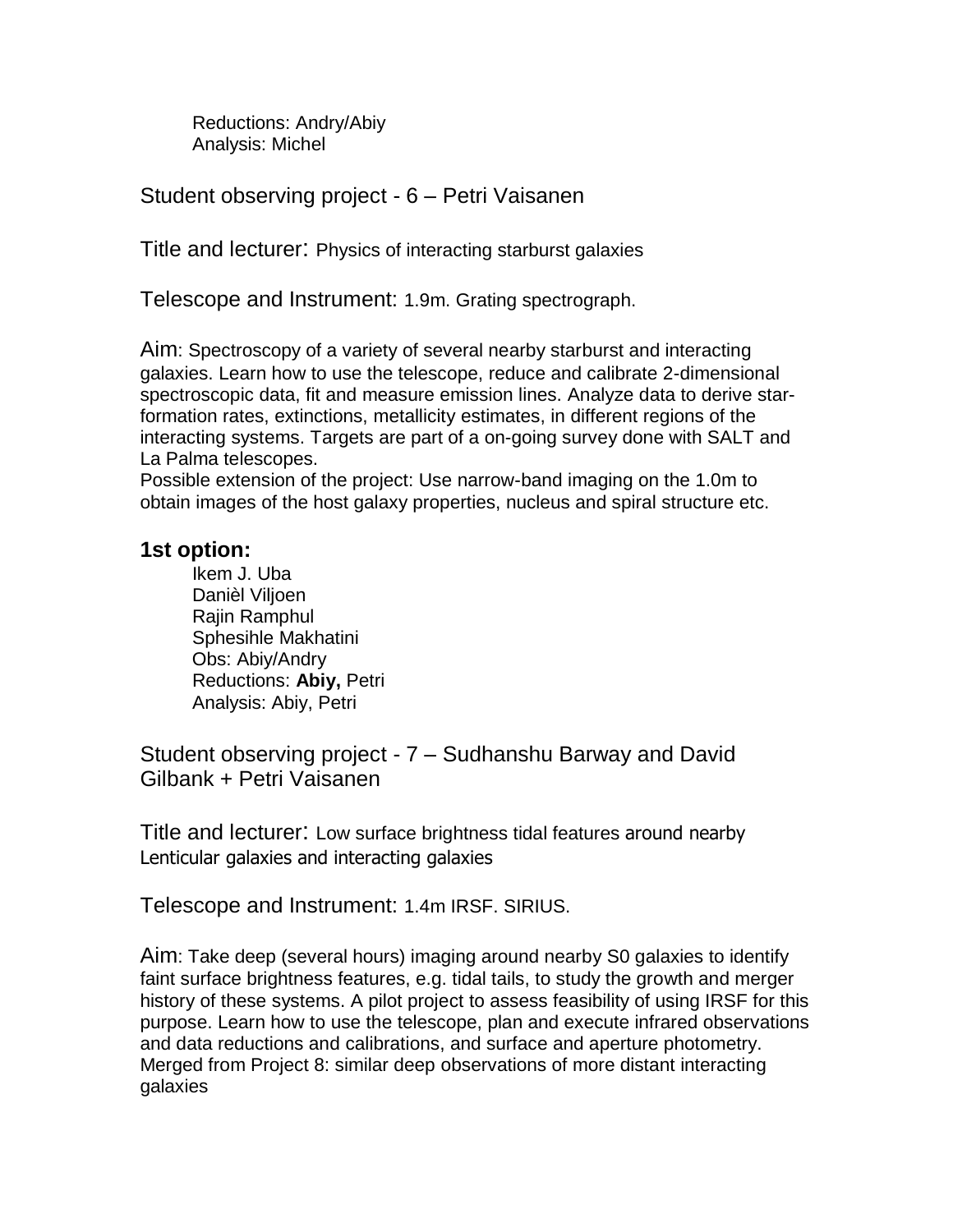## **1st option:**

 Chioma Okany Asha Taylor Hannes Breytenbach Obs: **Zara/Tom** Reductions: Zara/Tom, Petri Analysis: Zara/Tom, Petri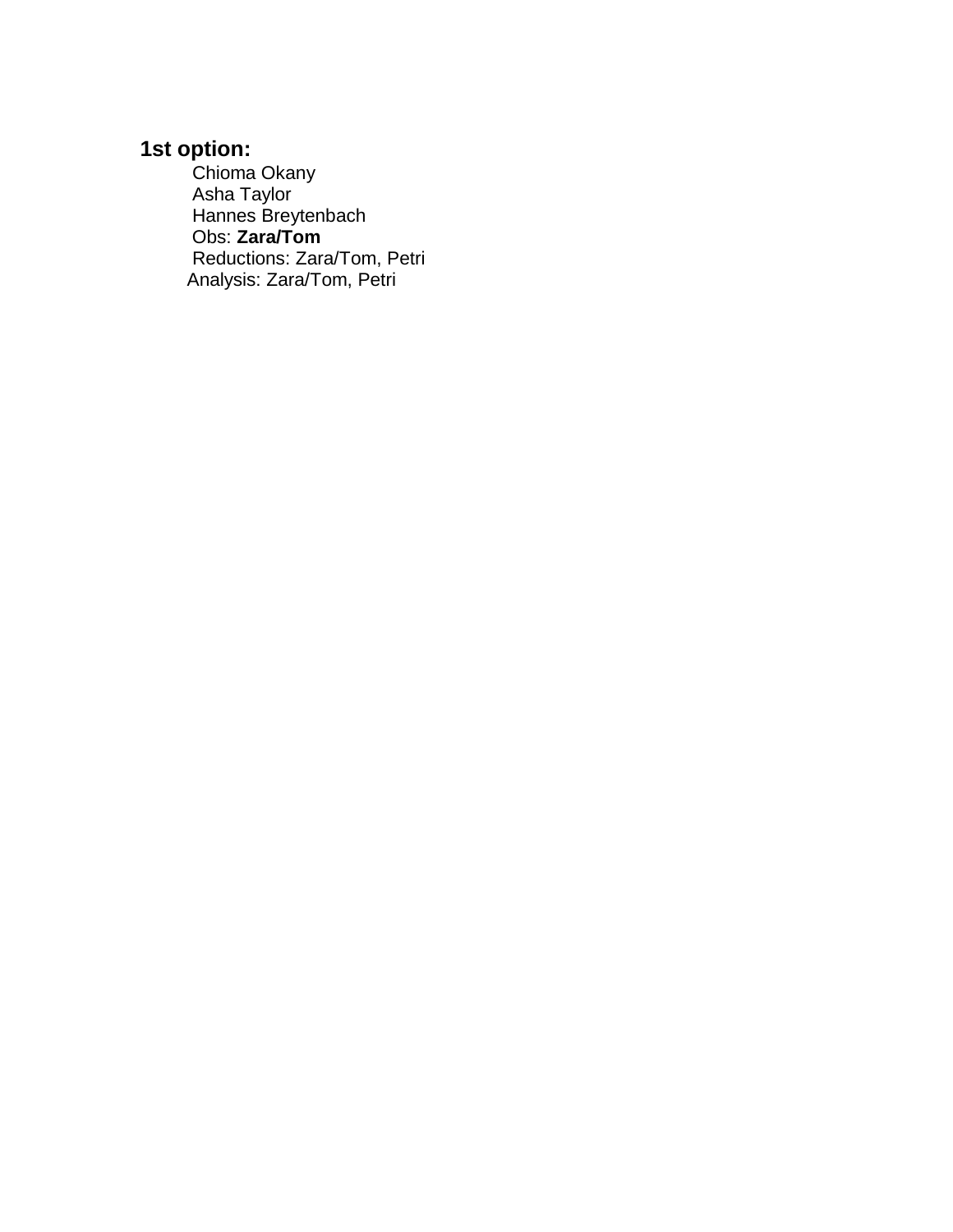### **34th ISYA Evaluation Form - Results**

**General** 

| The website told me all I needed to know | Strongly agree | 19 |  |  | <b>Disagree</b> |
|------------------------------------------|----------------|----|--|--|-----------------|
| The application form was easy to fill in | Strongly agree | 26 |  |  | Disagree        |
| Applications were efficiently handled    | Strongly agree |    |  |  | Disagree        |

| Lectures                                          |                |          |                         |                |              |              |          |
|---------------------------------------------------|----------------|----------|-------------------------|----------------|--------------|--------------|----------|
|                                                   |                | 5        | $\overline{\mathbf{4}}$ | 3              | $\mathbf{2}$ | $\mathbf{1}$ |          |
| The lectures were the most useful part of the     | Strongly agree | 8        | 3                       | 9              | 4            | $\Omega$     | Disagree |
| <b>ISYA</b>                                       |                |          |                         |                |              |              |          |
| The time spent on the lectures was too long       | Strongly agree | 2        | 5                       | 4              | 1            | 2            | Disagree |
| $Or$ the time spent on the lectures was too short | Strongly agree | $\Omega$ | 1                       | 1              | $\Omega$     | $\Omega$     | Disagree |
| Or the time spent on the lectures was just right  | Strongly agree | 9        | 10                      | $\Omega$       | $\Omega$     | $\Omega$     | Disagree |
| The lectures were at too high a level             | Strongly agree | 2        | 3                       | 1              | 1            | $\Omega$     | Disagree |
| Or the lectures were at too low a level           | Strongly agree | $\Omega$ | 2                       | $\Omega$       | 1            | 1            | Disagree |
| $Or$ the lectures were just right                 | Strongly agree | 16       | 8                       | $\overline{2}$ | $\Omega$     | $\Omega$     | Disagree |
| The lectures were well presented                  | Strongly agree | 16       | 12                      | $\overline{2}$ | $\Omega$     | $\Omega$     | Disagree |
| The lecturers responded well to questions         | Strongly agree | 17       | 12                      | $\Omega$       | $\Omega$     | $\mathbf{1}$ | Disagree |
| I found it easy to get on with the lecturers      | Strongly agree | 15       | 11                      | $\mathfrak{D}$ | $\Omega$     | $\Omega$     | Disagree |
| The lecture room at Cape Town was                 | Strongly agree | 20       | 8                       | $\Omega$       | 2            | $\mathbf{1}$ | Disagree |
| comfortable                                       |                |          |                         |                |              |              |          |
| The lecture room at Sutherland was                | Strongly agree | 11       | 8                       | 5              | 5            | $\Omega$     | Disagree |
| comfortable                                       |                |          |                         |                |              |              |          |

#### **Observation training**

|                                                   |                | 5  | 4  | 3              | $\mathbf{2}$   | 1 |          |
|---------------------------------------------------|----------------|----|----|----------------|----------------|---|----------|
| The observation projects were the most useful.    | Strongly agree | 19 | 6  | $\overline{4}$ |                | 1 | Disagree |
| part of the ISYA                                  |                |    |    |                |                |   |          |
| The time spent on observation was too long        | Strongly agree |    |    | 1              | 2              | 2 | Disagree |
| $Or$ the time spent on observations was too short | Strongly agree | 4  | 6  | 3              | 3              |   | Disagree |
| Or the time spent on observations was just right  | Strongly agree | 10 | 7  | $\overline{2}$ | 3              |   | Disagree |
| The lectures did not prepare me adequately for    | Strongly agree | 3  | 4  | 9              | 5              | 7 | Disagree |
| the observations                                  |                |    |    |                |                |   |          |
| It was ok just to learn on observing technique    | Strongly agree | 11 | 7  | 7              | 1              | 3 | Disagree |
| The computing facilities were good                | Strongly agree | 23 | 4  | $\overline{2}$ |                |   | Disagree |
| The help I got with my project was adequate       | Strongly agree | 12 | 9  | 6              | 1              |   | Disagree |
| I found the tutors helpful and easy to get on     | Strongly agree | 21 | 6  | 3              |                |   | Disagree |
| with                                              |                |    |    |                |                |   |          |
| The balance between the observing/data            | Strongly agree | 10 | 15 | $\mathcal{R}$  | $\mathfrak{D}$ |   | Disagree |
| reduction part, and lecture part was allright     |                |    |    |                |                |   |          |

#### Individual and project presentation exercise

|                                               |                |    | 4  |                |   |   |          |
|-----------------------------------------------|----------------|----|----|----------------|---|---|----------|
| The individual student presentations were the | Strongly agree |    | 4  | 13             | 4 | 5 | Disagree |
| most useful part of the school                |                |    |    |                |   |   |          |
| The time spent on this was too long           | Strongly agree |    |    | $\mathfrak{D}$ |   |   | Disagree |
| Or the time spent on this was too short       | Strongly agree |    | 2  | 2              | 3 |   | Disagree |
| Or the time spent on this was just right      | Strongly agree | 15 | 8  | $\mathfrak{D}$ |   |   | Disagree |
| This exercise was well organized              | Strongly agree | 18 |    | 4              |   | 2 | Disagree |
| This exercise was interesting                 | Strongly agree | 18 | 8  | $\overline{4}$ |   |   | Disagree |
| The project presentations were very useful    | Strongly agree | 17 | 11 |                |   |   | Disagree |
| The project presentations were well presented | Strongly agree | 10 | 12 | 8              |   |   | Disagree |